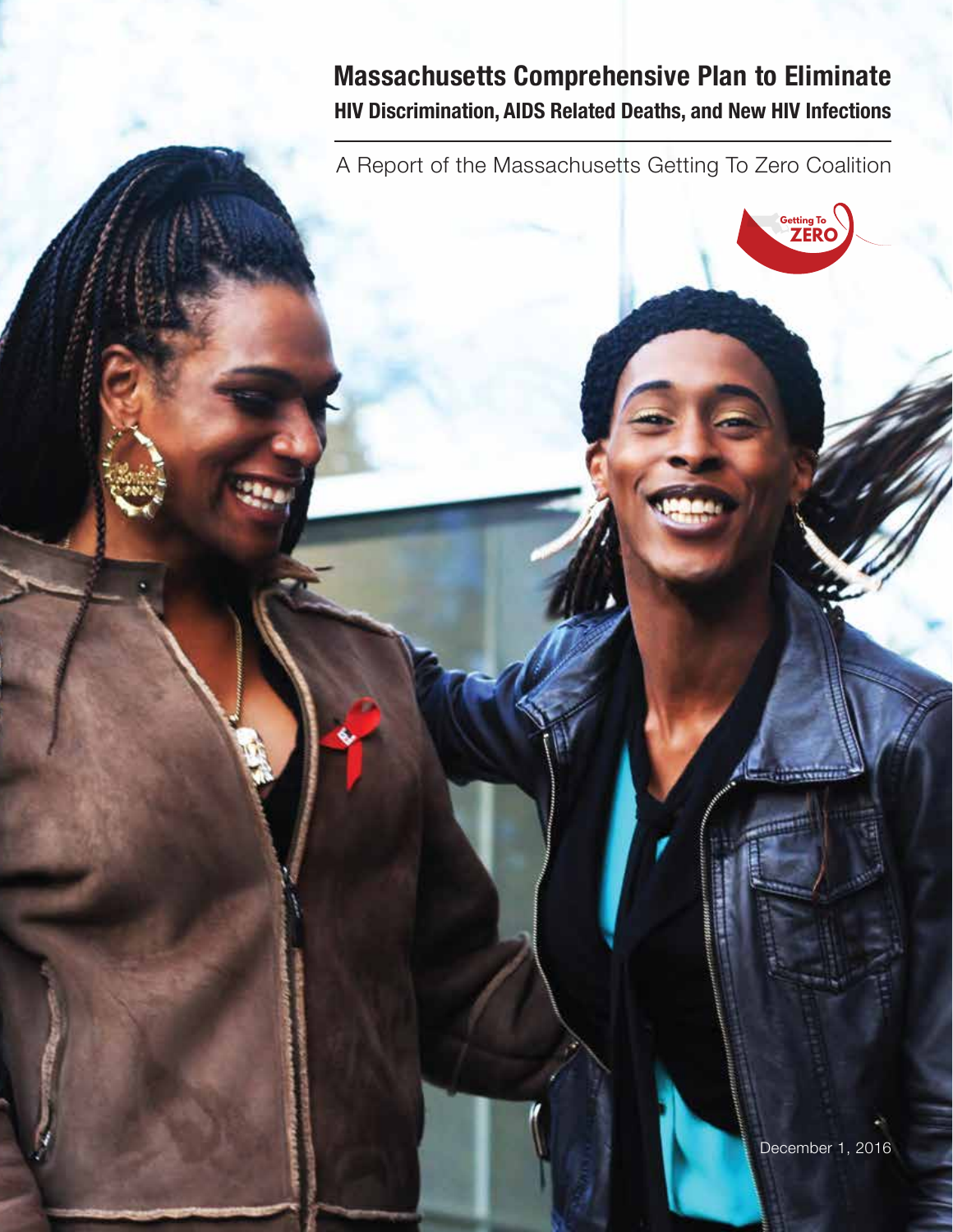#### **Massachusetts Comprehensive Plan to Eliminate HIV Discrimination, AIDS Related Deaths, and New HIV Infections**

Is a publication of the Massachusetts Getting To Zero Coalition c/o AIDS Action Committee 75 Amory Street, Boston, MA 02119-1051 617-437-6200, 617-437-6445 fax www.GettingToZeroMA.org

 © 2016 Massachusetts Getting To Zero Coalition. All rights reserved.

 The "getting to zero OK gesture" is a trademark of the Massachusetts Getting To Zero Coalition.

v1.0

 Photos by Imari Bratcher CONNECTED Boston, Digital Coordinator



 Views and opinions expressed in this publication are not necessarily those of the coalition member organizations, their partners, or the funders of this publication. Views, opinions, and comments expressed by the participants are those of the particular individual speaking and do not necessarily represent the views and opinions of other participants associated with the publication or the Massachusetts Getting to Zero Coalition. Publication of the photograph of a person does not indicate the sexual orientation or HIV status of that person or necessarily constitute an endorsement of the Coalition or its policies. Some photographs in this publication use models for illustrative purposes only.

 **Massachusetts Comprehensive Plan to Eliminate HIV Discrimination, AIDS Related Deaths, and New HIV Infections** is designed for educational purposes only. The content of this document is provided as an advocacy resource only, and is not to be used or relied on for any medical guidance. This information is not intended to be patient education, does not create any patient-physician relationship, and should not be used as a substitute for professional diagnosis and treatment of a health problem or a disease.

 Please consult your health care provider for an appointment before making any healthcare decisions, or for guidance about a specific medical condition.

 This report was developed, in part, with support from Gilead Sciences, Inc.

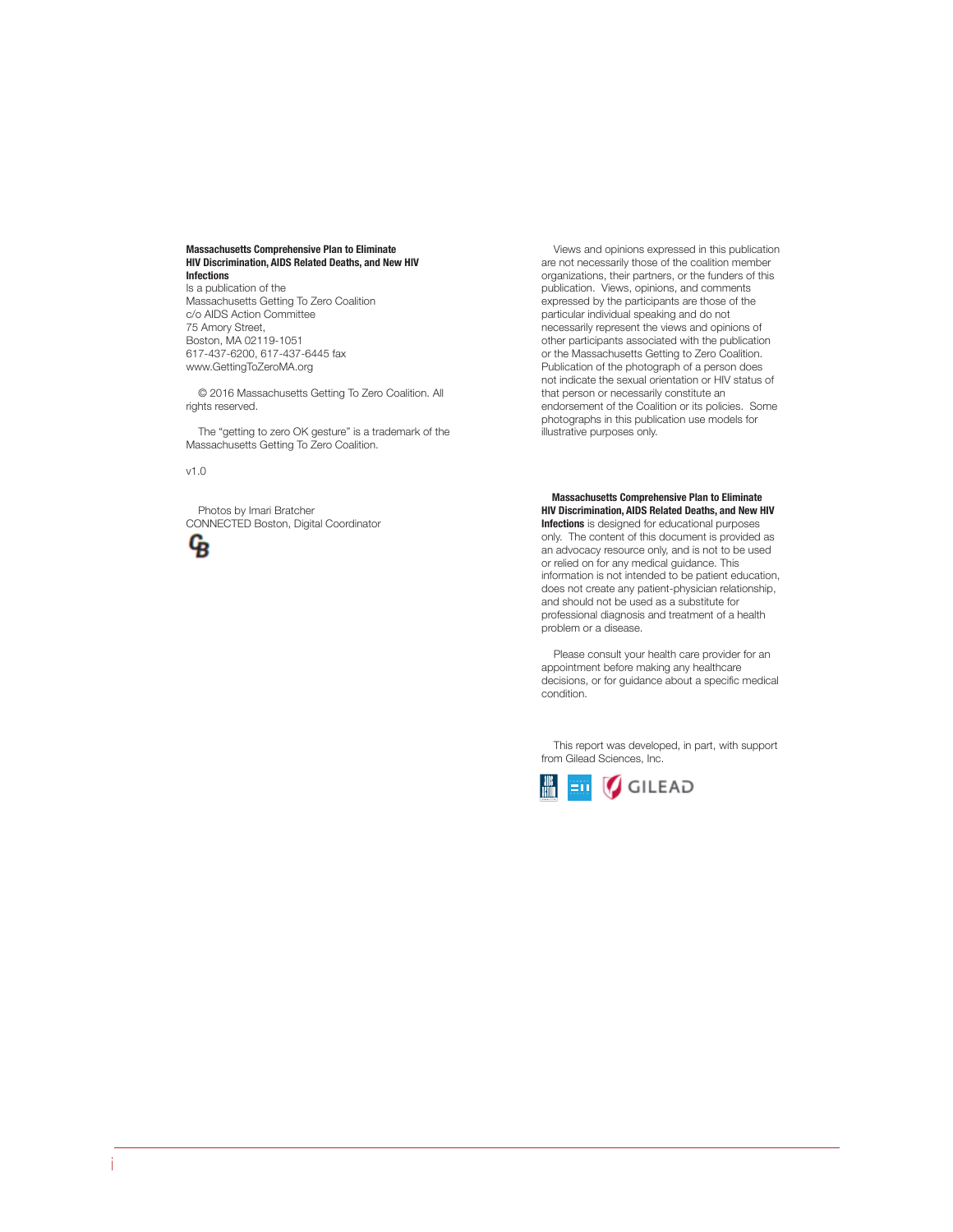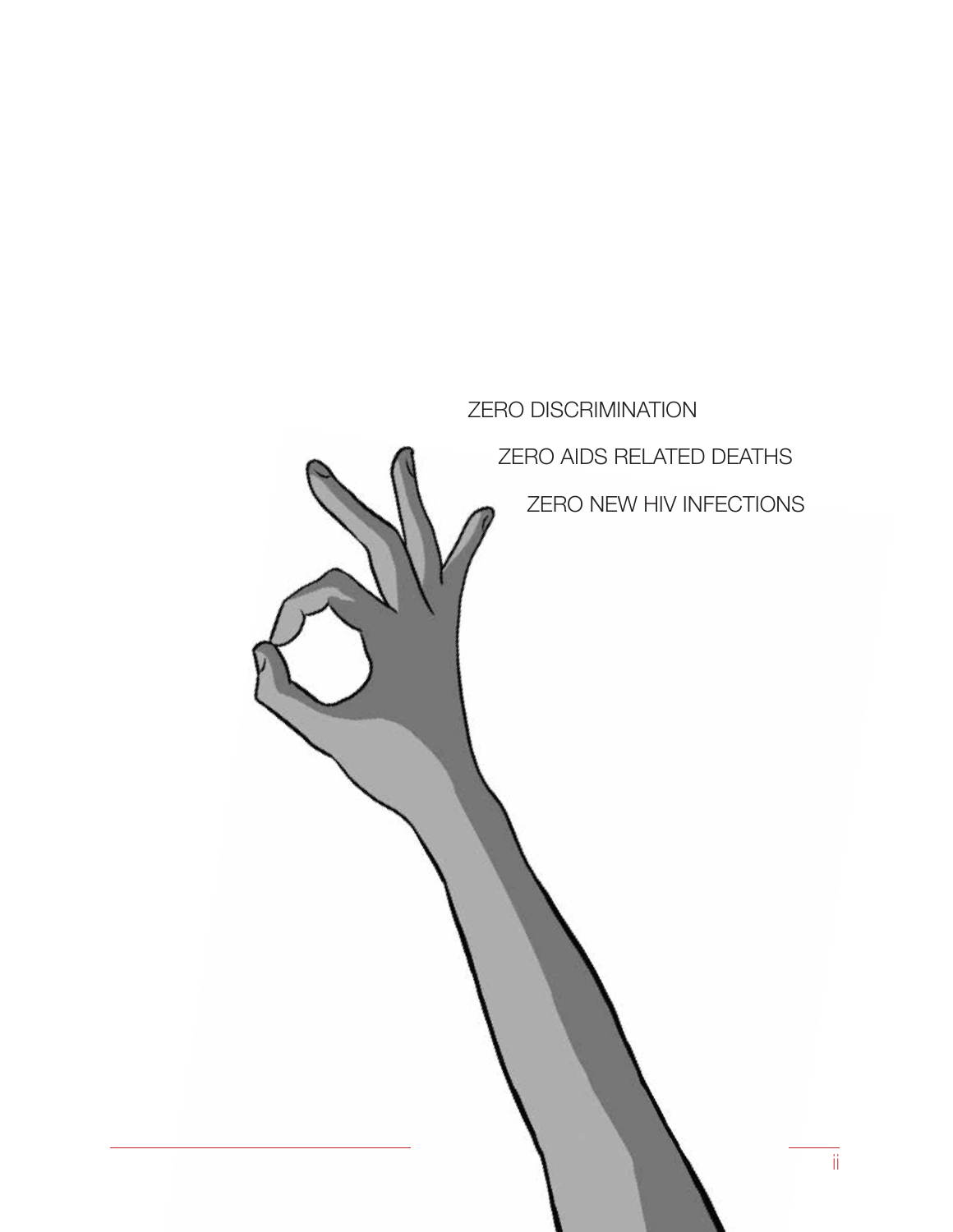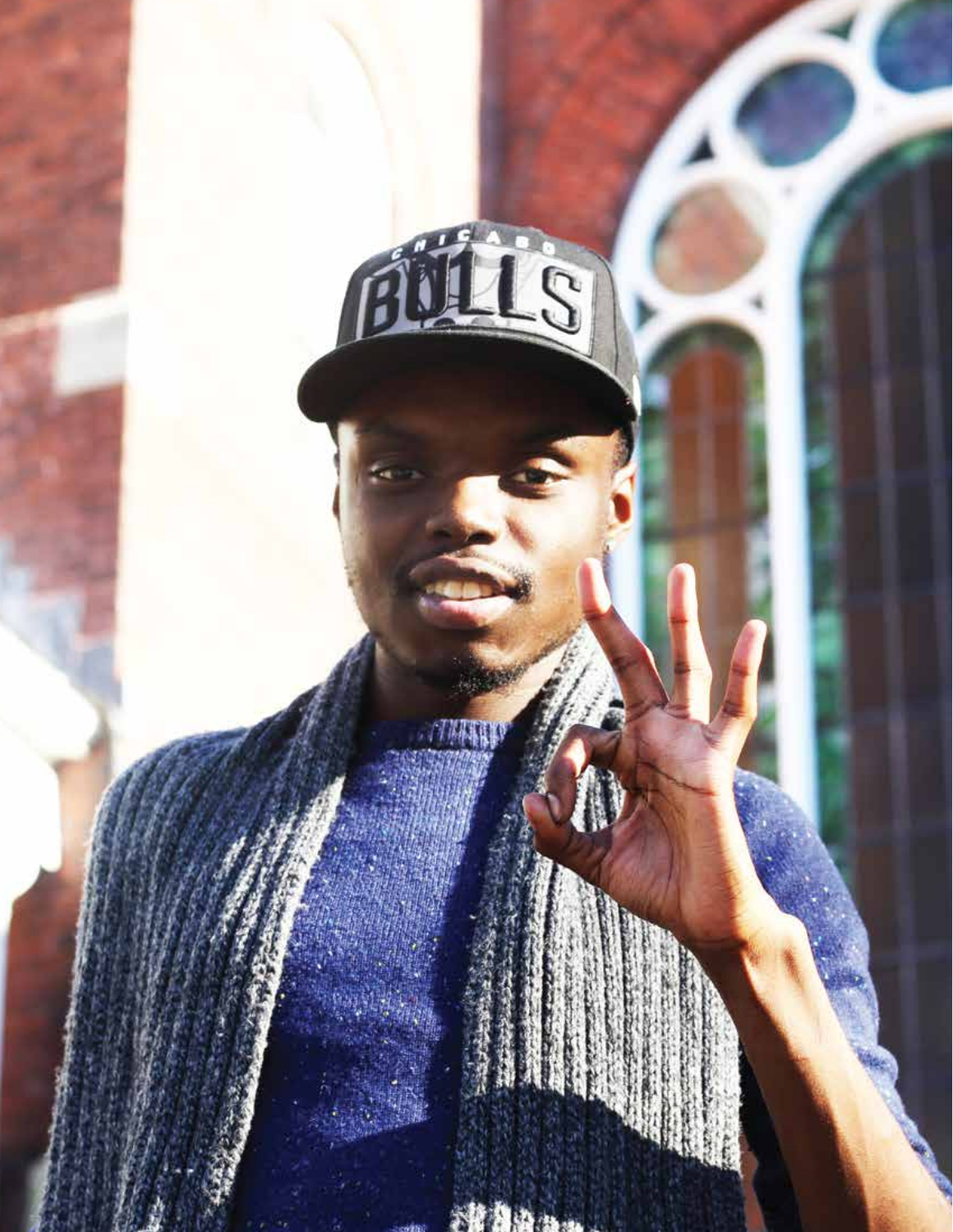# **CONTENTS**

| 1              | <b>Executive Statement</b>                                                      |
|----------------|---------------------------------------------------------------------------------|
| 2              | HIV/AIDS in Massachusetts                                                       |
| $\overline{4}$ | Origin of Getting To Zero (GtZ): Applying 90-90-90 by 2020 as a Pathway to Zero |
| 6              | The GtZ Coalition: Starting the Conversation in Massachusetts                   |
| 9              | Priority Activities: Meeting the Global Getting To Zero Challenge Locally       |
| 11             | Identifying Undiagnosed Individuals & Linking to Care                           |
| 13             | Retention in Care & Viral Suppression for PLWHA                                 |
| 15             | Initiation of PrEP for Eligible Persons                                         |
| 17             | Strengthening of Services for Key Populations                                   |
| 19             | Enhancement of Health Surveillance & Data Reporting Systems                     |
| 21             | Adoption of Sexual Health as a Human Right                                      |
| 23             | Alignment with External Getting To Zero Efforts                                 |
| 26             | Next Steps: How to Address HIV/AIDS and Prioritize Equity in Massachusetts      |

Appendix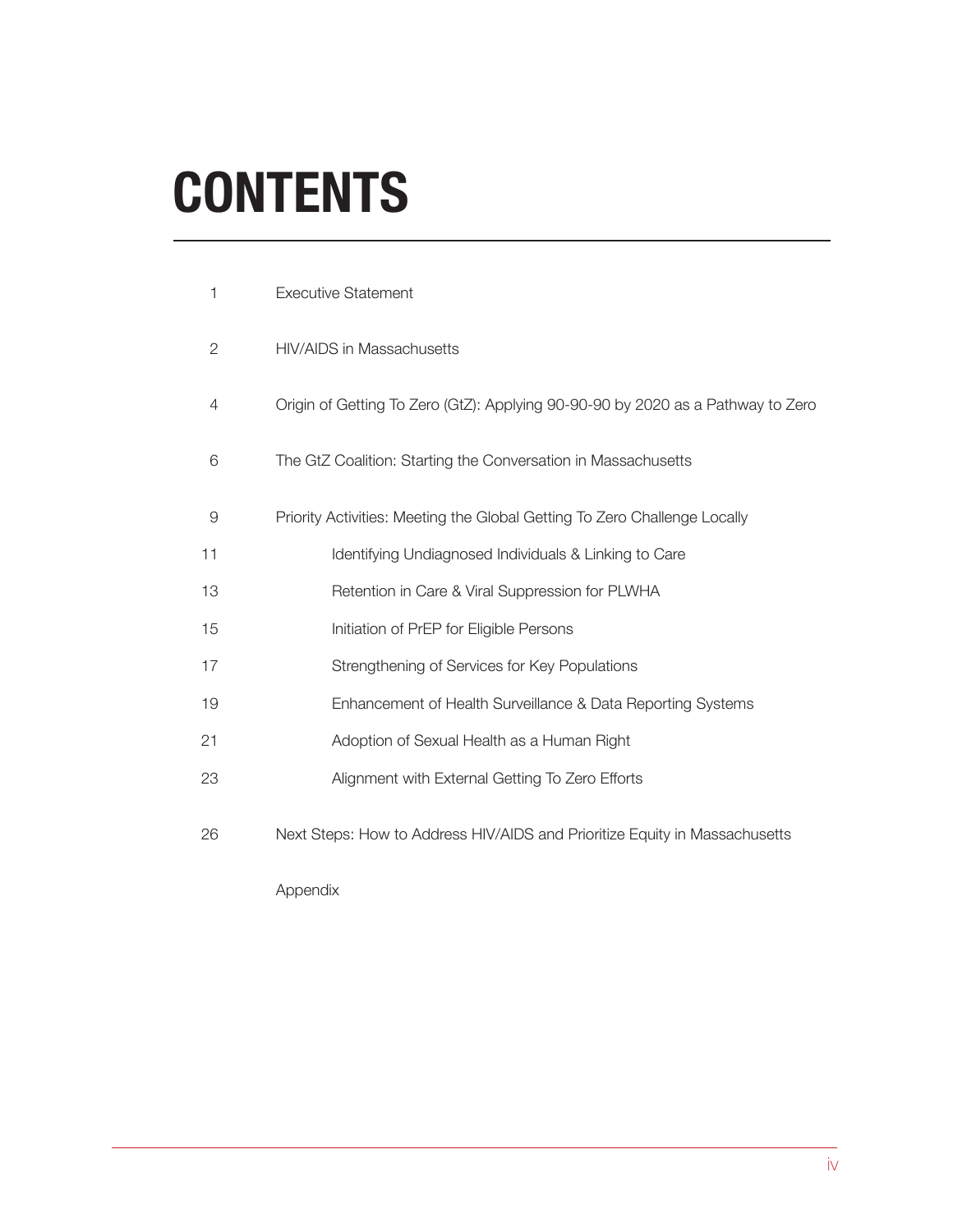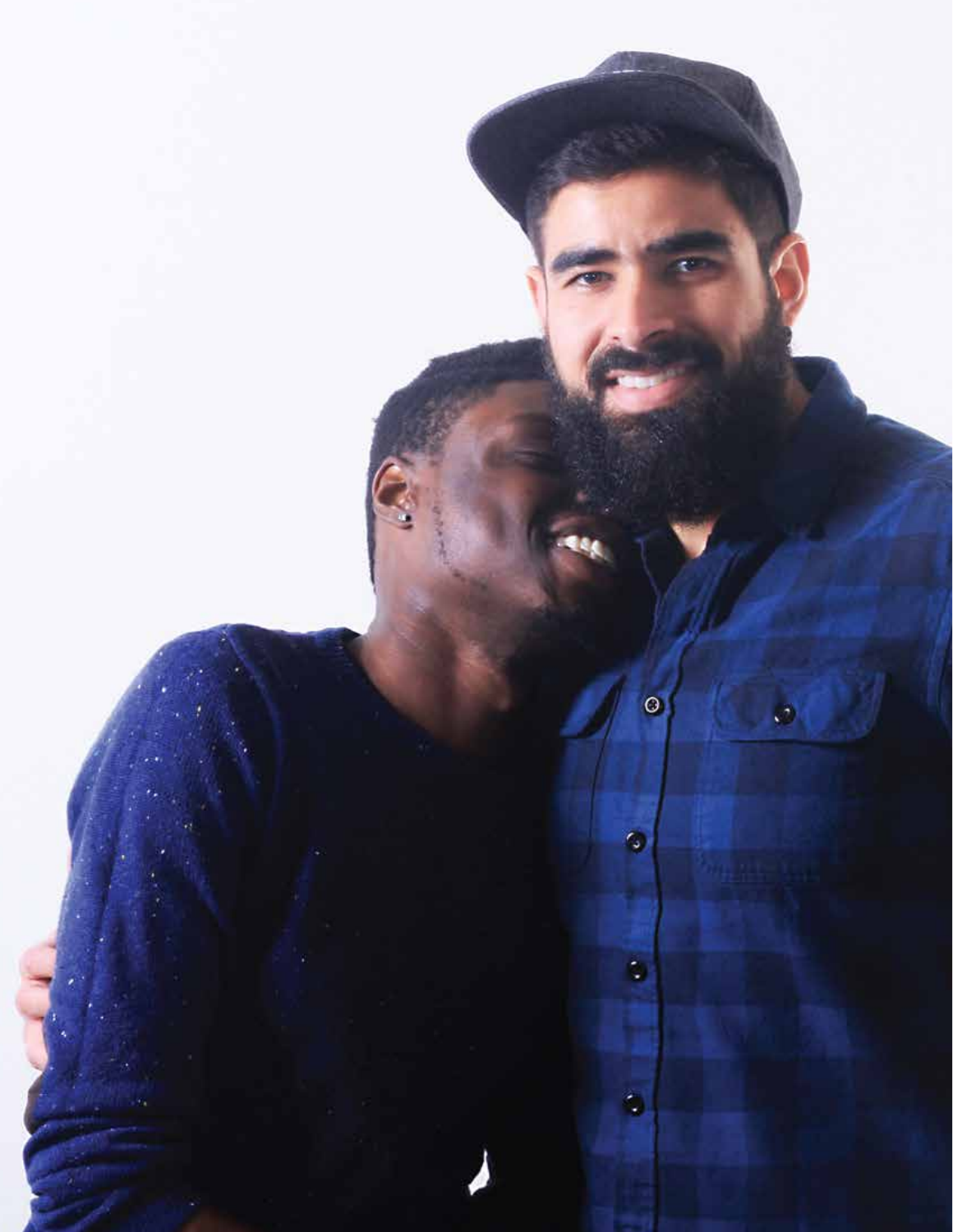# **Executive Statement**

Whoever you are, you are not alone. If anything, World AIDS Day reminds us of that. December 1st is an important day of observance, remembrance, resilience, and solidarity. For many of us hosting events, attending them, or celebrating on our own; the build up, festivities, and solemn observation of this day can feel like a frantic dash to the finish. Perhaps it is symbolic that today groups around the world, across the nation, and right here in our own state of Massachusetts are having real conversations about putting an end to the HIV/AIDS epidemic. New tools in the fight against HIV have provided an opportunity to complete the work started so many years ago by our lovers and friends. With these tools and technologies we can turn their dream into a reality. The buildup to this opportunity has been dramatic and frantic and we are all anxious to take that final mad dash to get to zero. With the work of this coalition, we are hopeful that the first step of that final fight has begun.

This coalition was established to revitalize and redefine the HIV/AIDS agenda for advocates in the Commonwealth. In the process we found ourselves the ones revitalized, motivated by a new generation of advocates, some of who have been combating HIV for 30 years and have been transformed by the technologies, tools, and energy on the ground today. Sacrifices were made by these passionate and influential advocates. Their efforts brought us where we are today. Now is the time to broaden participation. When we bridge divides and create allies between generations, between racial/ethnic communities, genders, sexual orientations, HIV statuses, and faiths we multiply our strength and expand the scale of our impact.

This document is not the end of the conversation. This is the first step in what we hope is the final chapter of the epidemic. We hope the content of this report will educate, challenge, and inspire individuals to learn more, to take ownership of this cause and to keep talking, keep communicating, and keep working together to make the changes needed real.

You are not alone. We are not alone. We stand together with states and cities across the country and around the world and we will get to *zero* discrimination, *zero* AIDS related deaths, and *zero* new HIV infections.

1 December 2016

Carl Sciortino Coalition Co-Chair & Executive Director, AIDS Action Committee

Kenneth H. Mayer, M.D. Coalition Co-Chair & Medical Research Director, The Fenway Institute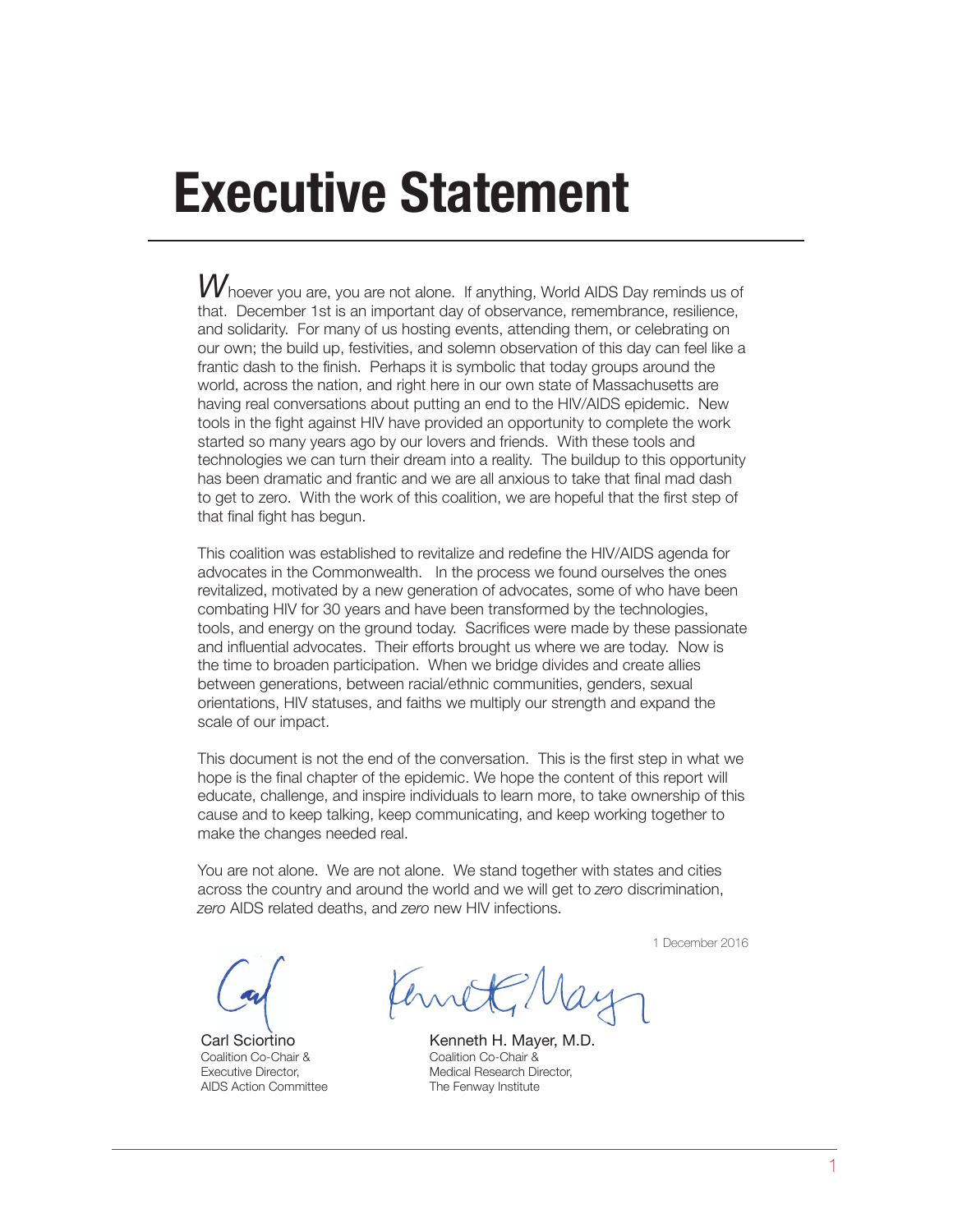# **HIV/AIDS in Massachusetts**

 $\overline{\cal I}$ he Massachusetts Department of Public Health (MDPH) has been very supportive of the community during this getting to zero research and engagement process. During 2016 MDPH completed a complementary summary report of HIV/AIDS epidemiology and public health priorities in the Commonwealth. The following excerpt from that 2017-21 Massachusetts Integrated Prevention and Care Plan provides a general summary of the state of HIV/AIDS in the Commonwealth today:

*"As of December 31, 2015, a cumulative total of 34,001 individuals were ever diagnosed with HIV infection and reported in Massachusetts, with or without an AIDS diagnosis, of which 40% (N=13,729) have died and 60% (N=20,272) were living with HIV/AIDS. There are an additional 3,814 people living with HIV/AIDS in Massachusetts who were first diagnosed in another state. Adjusting for*  residents infected with HIV who do not yet know their status, have not been reported, or were first *reported in another state, the MDPH estimates that the total number of residents living with HIV/AIDS in the Commonwealth is between 26,000 and 27,000...*

*...Since 2000, there are more people living with HIV/AIDS in Massachusetts, with fewer people being diagnosed with HIV infection each year, and fewer people with HIV infection who die. The improvement of health and longevity due to current HIV treatment has resulted in an increase in the number of people living with HIV/AIDS of approximately 3% per year. From 2000 to 2014, the number of people living with HIV/AIDS increased overall by 56%. During the same time period, the number of*  deaths among people reported with HIV/AIDS decreased by 31% (from 333 to 231). The number of *HIV infection diagnoses decreased by 37% from 2000 (N=1,191) to 2008 (N=746), then plateaued at an average of 691 diagnoses each year from 2009 to 2014."*

influence of pre-exposure prophylaxis This excerpt highlights that the annual number of new HIV diagnoses has plateaued around 700 in recent years. MDPH and the HIV community are working together to understand the nature of that plateau and to identify effective strategies to break through it while striving to provide unfettered access to high quality, life-extending care, free from stigma and discrimination, to all residents. It is worth noting that the most recent data for 2014 is showing signs of a real drop in new diagnoses. This drop is potentially related to the

(PrEP) for prevention, which was introduced in 2012.

The report also describes state and federal investments in HIV/AIDS prevention, care, and supportive services. These investments are substantial, amounting to between \$450 and \$500 million in FY2016. The financing of these healthcare services is important to the state budget as it provides a positive return on investment. A recent estimate<sup>1</sup> determined that the state will save more than \$1.8 billion in HIV-related health care costs from infections averted in the Commonwealth since 2000.





'Reflects year of diagnosis for HIV infection among all individuals reported with HIV Infection, with or without an AIDS diagnosis.<br>Data Source: MDPH HIV/AIDS Surveillance Program; Data as of 3/1/16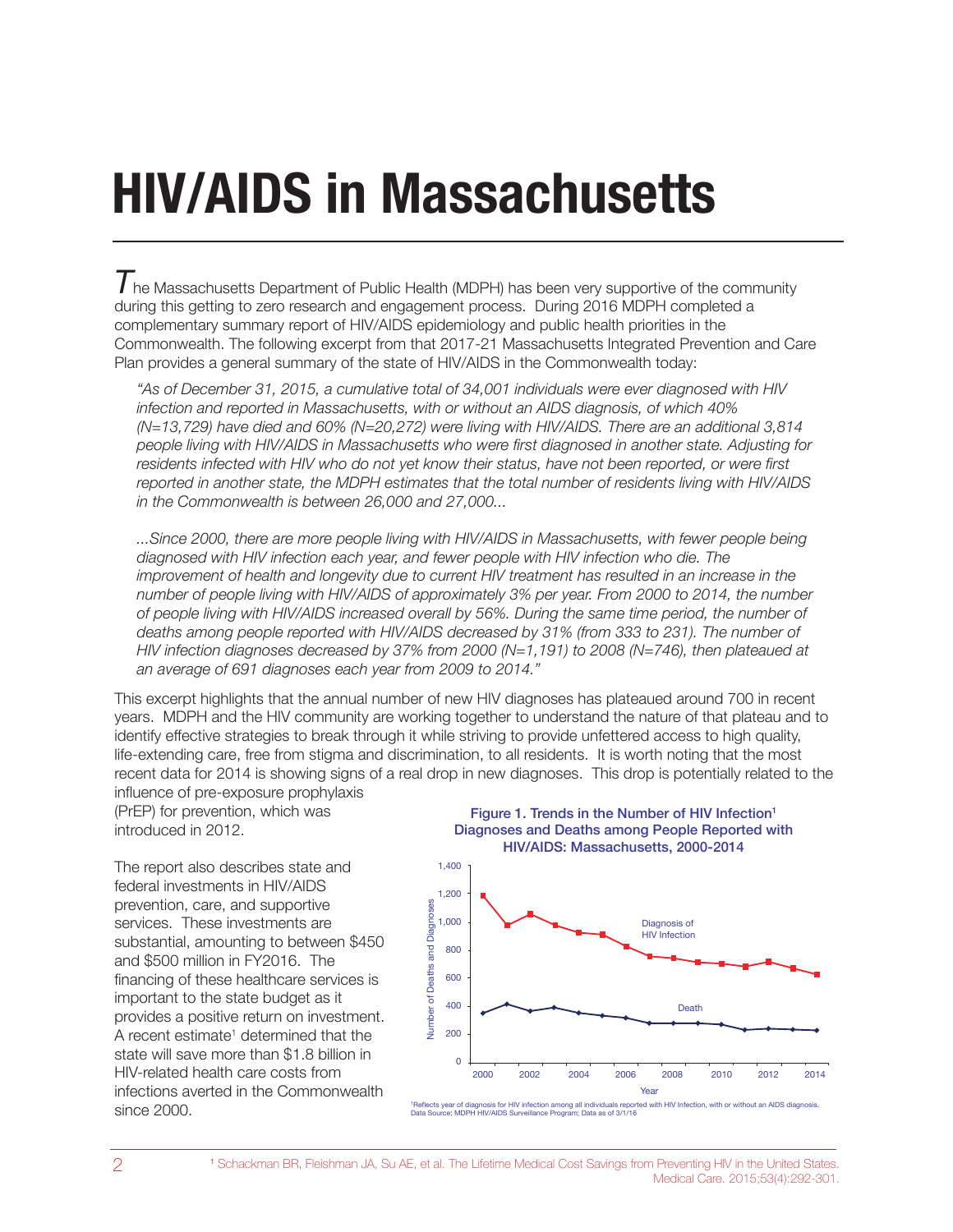

<sup>1</sup> Includes Individuals diagnosed through 2013 and living in MA as of 12/31/14, based on last known address, regardless of state of diagnosis Data Source: MDPH HIV/AIDS Surveillance Program, cases reported through 1/1/16

*O*verall, Massachusetts is fortunate to be performing exceptionally well with regard to moving people along the HIV Care Continuum (Figure 2). Among those persons living with HIV/AIDS who are engaged<sup>1</sup> in care, 80% are virally suppressed and among those who are retained<sup>2</sup> in care, 89% are virally suppressed<sup>3</sup>. When this analysis is limited to only those individuals with evidence of care in Massachusetts in the last five years, the share is even more encouraging at 89% and 77%, respectively.



Figure 3. Age-Adjusted HIV/AIDS Prevalence Rate per 100,0001

s from the MDPH Bureau of Health Information, Statistics, Research and Eavision; Size for rate calculations are based on 2010 pop<br>East NH = Non-Hispanic, API= Asian/Pacific Islander<br>The MDDH HIMAIDS Surveillance Drogram, data ca naidiriusi<br>1. data as o f03/01/16

 $P$ robably the most outstanding feature of the HIV/AIDS epidemic today is the state of persistent health disparities borne by minority and vulnerable populations. Deeper analyses of the Care Continuum (Figure 2) reveal disparities of engagement, retention, and viral suppression by race/ethnicity, gender, age, geographic location, and other sub-divisions of the data. A clear example of the health disparities that persist in Massachusetts is highlighted in the introduction of the 2017-21 Massachusetts Integrated Prevention and Care Plan. The introduction states that, "Black non-Hispanic and Hispanic/Latino state residents are affected by HIV/AIDS at levels ten times and seven times that of the White (non-Hispanic) population." (Figure 3) The figures are even more pronounced when deeper analyses of the data are conducted. The report also outlines additional examples of health disparities in the Commonwealth that affect women of color, young men who have sex with men, transgender individuals, immigrants, and other key populations.

<sup>1</sup> Having one laboratory test result, CD4 or viral load test, during a one year period

<sup>2</sup> Having two laboratory test results, CD4 or viral load test, at least 3 months apart during a one year period <sup>3</sup> Having a viral load less than or equal to 200copies/mL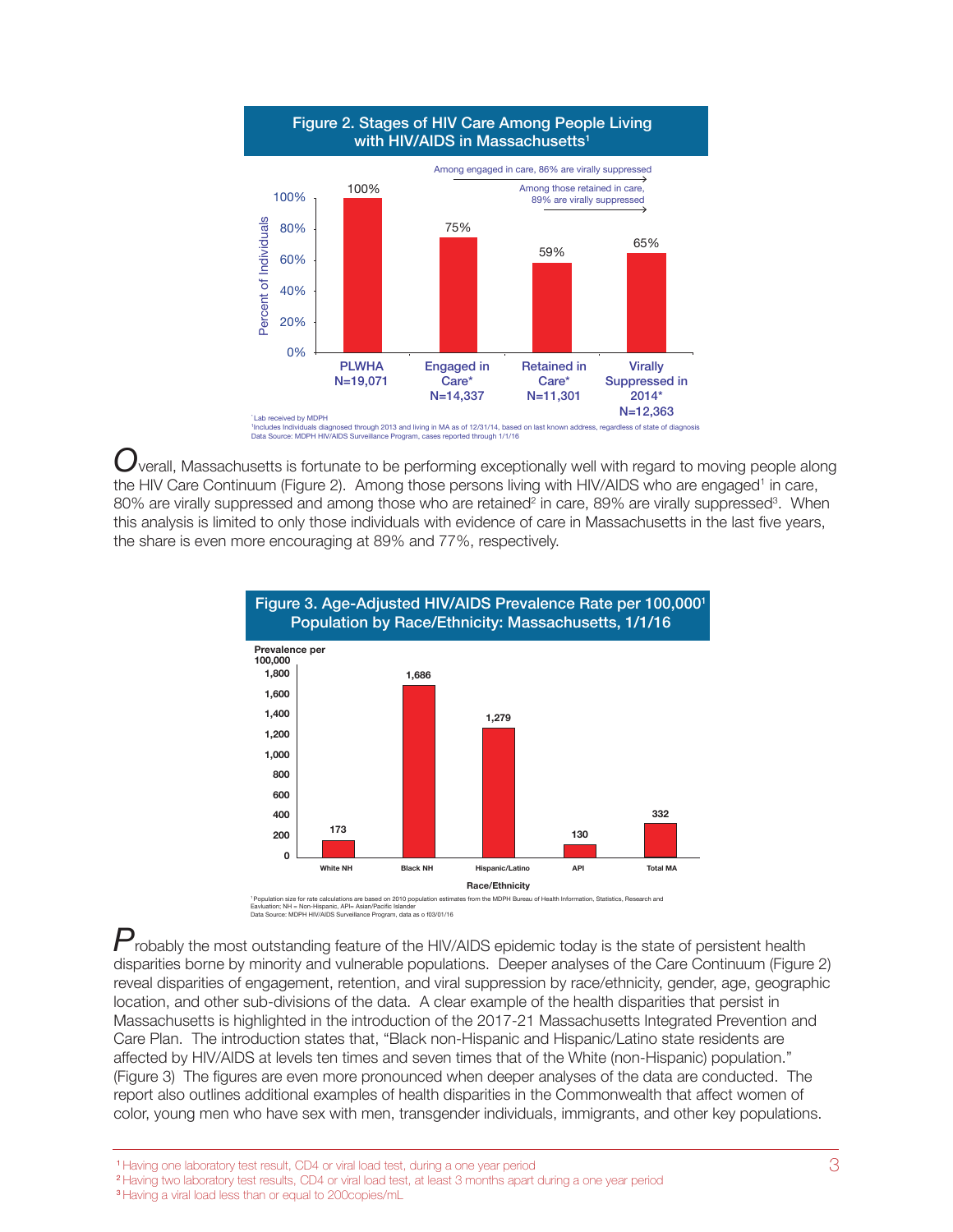# **Origins of Getting To Zero:**

## Applying 90-90-90 as a Pathway to Zero

Getting to zero has been a dream of those impacted by HIV/AIDS since the beginning of the epidemic. That vision was turned into a transformative agenda for the global HIV response by the Joint United Nations Programme on HIV/AIDS (UNAIDS) and their partners in 2010 who defined zero to mean zero discrimination, zero AIDS related deaths, and zero new HIV infections.

Since 2010, as the concept evolved and built momentum, an ambitious treatment target was established to end the AIDS epidemic. The target uses the HIV Care Continuum as a point of focus for activities that will contribute to the getting to zero goals and establish a new narrative on HIV treatment. These goals are time bound and ask that by 2020, 90% of all people living with HIV will know their HIV status, 90% of all people with diagnosed HIV infection will receive sustained antiretroviral therapy, and 90% of all people receiving antiretroviral therapy will have viral suppression. Jurisdictions that are able to strengthen their local Care Continuum in this way by 2020 are then projected to achieve 95-95-95 by 2030 and be on the 'fast-track' to zero.

*I*n the United States, a few early adopters have led the way in making local commitments to these global goals. The state of New York and city of San Francisco stand out as jurisdictions

#### whose local leadership focused efforts around the 90-90-90 platform as a pathway to achieving the getting to zero goals early. Massachusetts is not far behind, and in comparison is ahead, of these jurisdictions in terms of annual new HIV infections and AIDS related deaths. In terms of leadership, the Massachusetts Department of Public Health has acknowledged and incorporated the 90-90-90 platform into the new integrated state plan's proposal for improving health outcomes for persons living with HIV. Health disparities persist however and Massachusetts, like the rest of the nation, will need to do more to reach all populations with equitable access to HIV prevention, care, and supportive services moving forward.

Getting To Zero is an excellent opportunity to address these challenges. By recognizing the global call to action, and responding to it, the state can energize communities, mobilize resources, and confront

| Revolutionizing the way we think about prevention <sup>2</sup>                                           |  |                                                                                                                                                                 |  |  |
|----------------------------------------------------------------------------------------------------------|--|-----------------------------------------------------------------------------------------------------------------------------------------------------------------|--|--|
| Individual $\rightarrow \rightarrow \rightarrow$ Network<br>Victim $\rightarrow \rightarrow \rightarrow$ |  | Leaflet $\rightarrow \rightarrow$ Social Media<br>Actor<br>Institutions $\rightarrow \rightarrow$ Movement                                                      |  |  |
| "We know what works"<br>Prevalence $\rightarrow \rightarrow \rightarrow$<br>AIDS is exceptional          |  | * * * "You know what works"<br>Incidence<br>Treatment vs. prevention $\rightarrow \rightarrow \rightarrow$ Treatment and prevention<br>> > > AIDS leads the way |  |  |

## **THE TREAMENT TARGET1**



challenges that perpetuate a system that is not working equitably for everybody. In addition to 90-90-90, global suggestions have been proposed to revolutionize the way we think about prevention as well. In combination, these strategies have the potential to set the Commonwealth on the pathway to zero. So how close is Massachusetts to the first step on that pathway?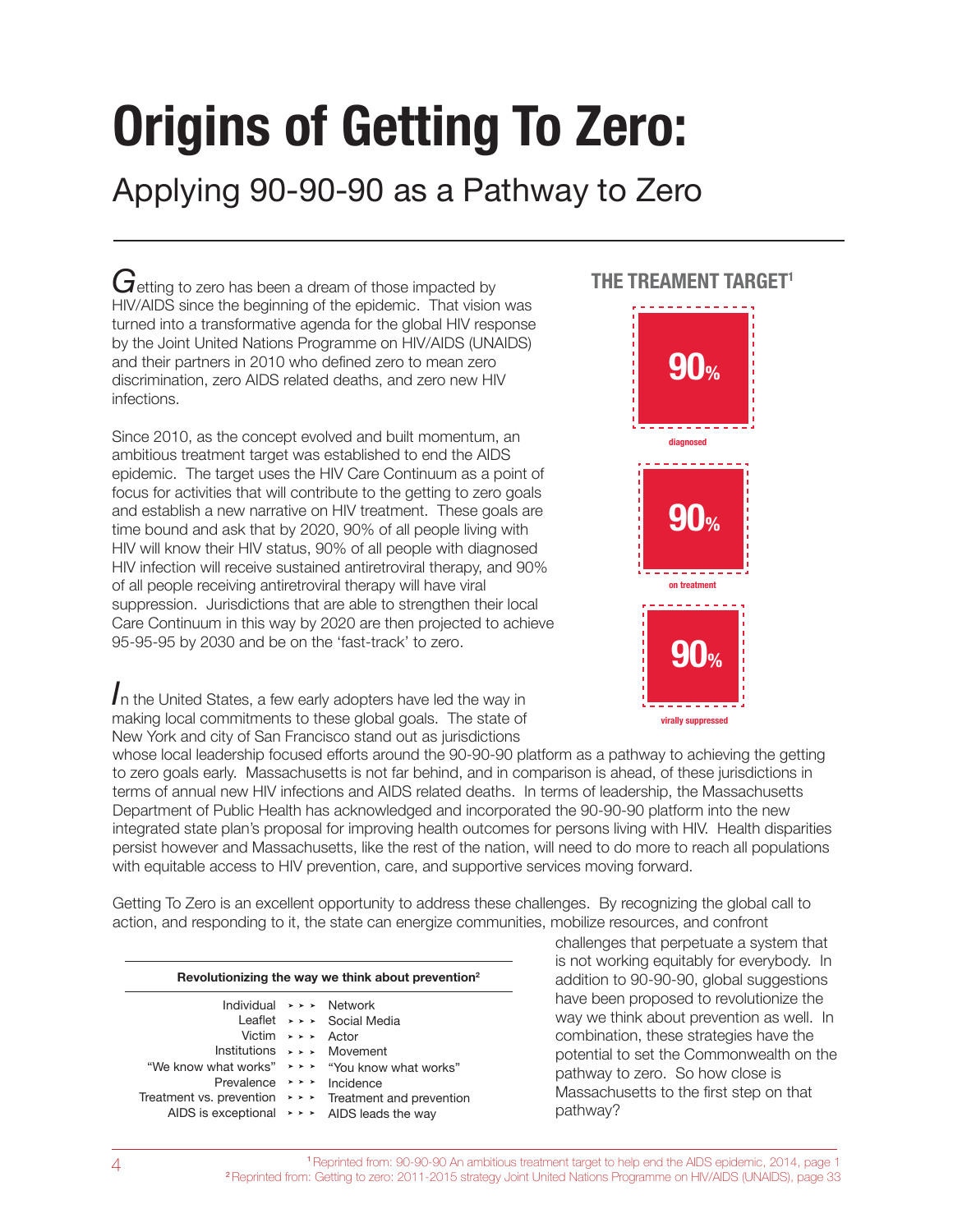### **Figure 4. How Close is Massachusetts1 to the UN/WHO 90-90-90 Goals A 2014 Point In Time Estimate to Provoke Discussion**



 $90-90-90$  Goals  $M = MA$  Care Continuum\*

\* Estimates derived from "2017-2021 Massachusetts Integrated HIV Prevention and Care Plan"

1 Includes individuals diagnosed through 2013 and living in MA as of 12/31/14, based on last known address, regardless of state of diagnosis<br>2 Estimation determined using the low estimate for undiagnosed or unreported PLWH

*I*t appears that Massachusetts may already be quite close to achieving the 90-90-90 treatment targets. As a preliminary analysis a coalition data & evaluation working-group looked at publicly available data to construct the table presented in Figure 4 above. This table shows a comparison between the 90-90-90 treatment targets and the 2014 Massachusetts HIV Care Continuum. The table shows Massachusetts to be within twenty percentage points of the three treatment targets, and likely at or very near 90% of all residents living with HIV aware of their HIV status.

According to this analysis, there are approximately 2,287 individuals whose HIV status is already known to them and to the Commonwealth who are not engaged in care. There are approximately 3,085 individuals who do not have a record of having viral suppression. Not all individuals engaged in care necessarily have viral suppression and some persons counted in this projection may have moved permanently out of state and are no longer residents. The projection is very encouraging, lending validity to the concept that in the Commonwealth achieving 90-90-90 by 2020 as the first step on the pathway to zero is not an impractical goal. Details about the data sources, methodology, and limitations can be found in Appendix B.

Looking forward, as the epidemic is further stymied, researchers, program designers, and advocates will be challenged to answer more refined questions at the local level. In this era, answering questions of how the Commonwealth is performing against the cascade will require highly detailed and frequently published reports, striving for biannual reporting, using both prevalence and diagnosis based approaches as recommended by the Centers for Disease Control. Many complex questions are already on the table that require refined analyses of this type to confront, particularly with regard to addressing local health disparities.

The Getting To Zero Coalition's data & evaluation working group is thinking about what is next. One obvious and central discussion is how to develop an advanced methodology for future iterations of the Massachusetts vs. 90-90-90 comparison table in Figure 4. Future iterations will include collaboration with the state Department of Public Health with the goal of responsibly accessing more timely data to create a regularly updated analysis of the Commonwealth's position relative to the 90-90-90 goals.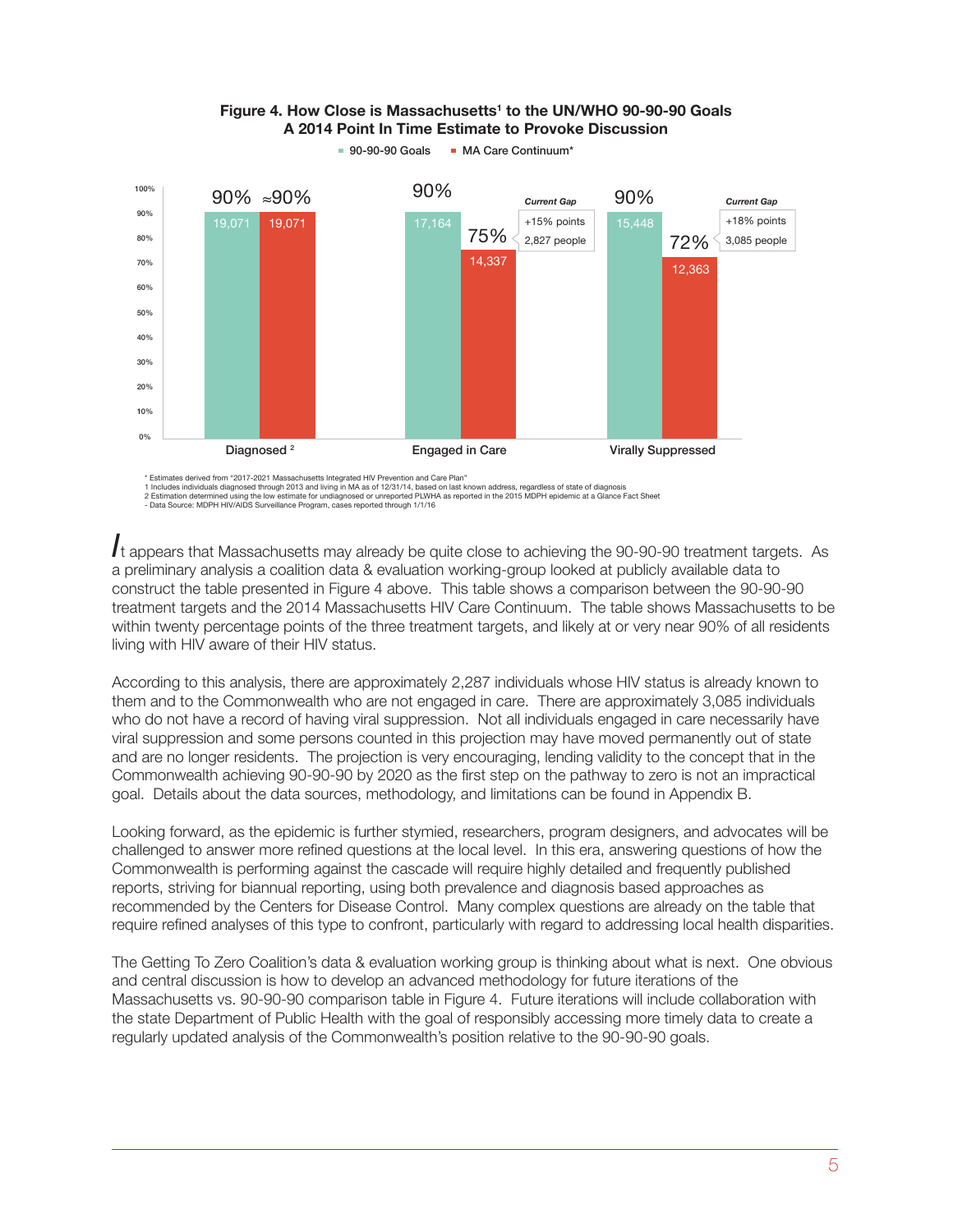# **The Getting To Zero Coalition:**

## Starting the Conversation in Massachusetts

 $L$ ots of work has been done to start the getting to zero conversation in Massachusetts, and the conversation is far from over. To provide a framework for the coalition nearly 30 organizational partners were recruited, representing all six health service regions in the state, followed by an announcement at the Massachusetts State House on World AIDS Day 2015. This ceremonial announcement made by organizations signified the start of getting to zero in Massachusetts, but the coalition is much more than organizations. Intentional steps were taken to seed the progression from an institutional structure to a community movement. That work will be expanded upon to include new community partners and advocates in 2017 and beyond.

Throughout the course of 2016, an effort was made to strategically communicate to the local HIV community the global and national momentum building around ending the epidemic and getting to zero. This started with asking the question, "what does getting to zero mean for Massachusetts?" Three working groups were organized with experts and members of the HIV community from across the state focused on areas of prevention, comprehensive care, and data & evaluation. Additionally, regional community forums were hosted in partnership with local community based organizations and health centers in cities representing a high prevalence of HIV/AIDS. For all meetings careful notes were collected from facilitated discussions with community members who consisted of persons living with HIV/AIDS, physicians, case managers, peer staff, local community members, and representation from the state Department of Public Health. Participants were highly diverse by race/ethnicity, gender, age, sexual orientation, and HIV status. A public survey was also provided online to collect concerns, comments, and recommendations related to HIV/AIDS care and services in the Commonwealth as well.

In total, ten community forums and ten working group meetings were hosted, with 286 participants. Input collected during these meetings was used to frame the key priorities outlined in this document. The locations of the community forums are provided in the figure below, and a selection of repeated themes and comments from those forums are listed in the table on the following page.



## CITY AND HOST SITES OF COMMUNITY FORUMS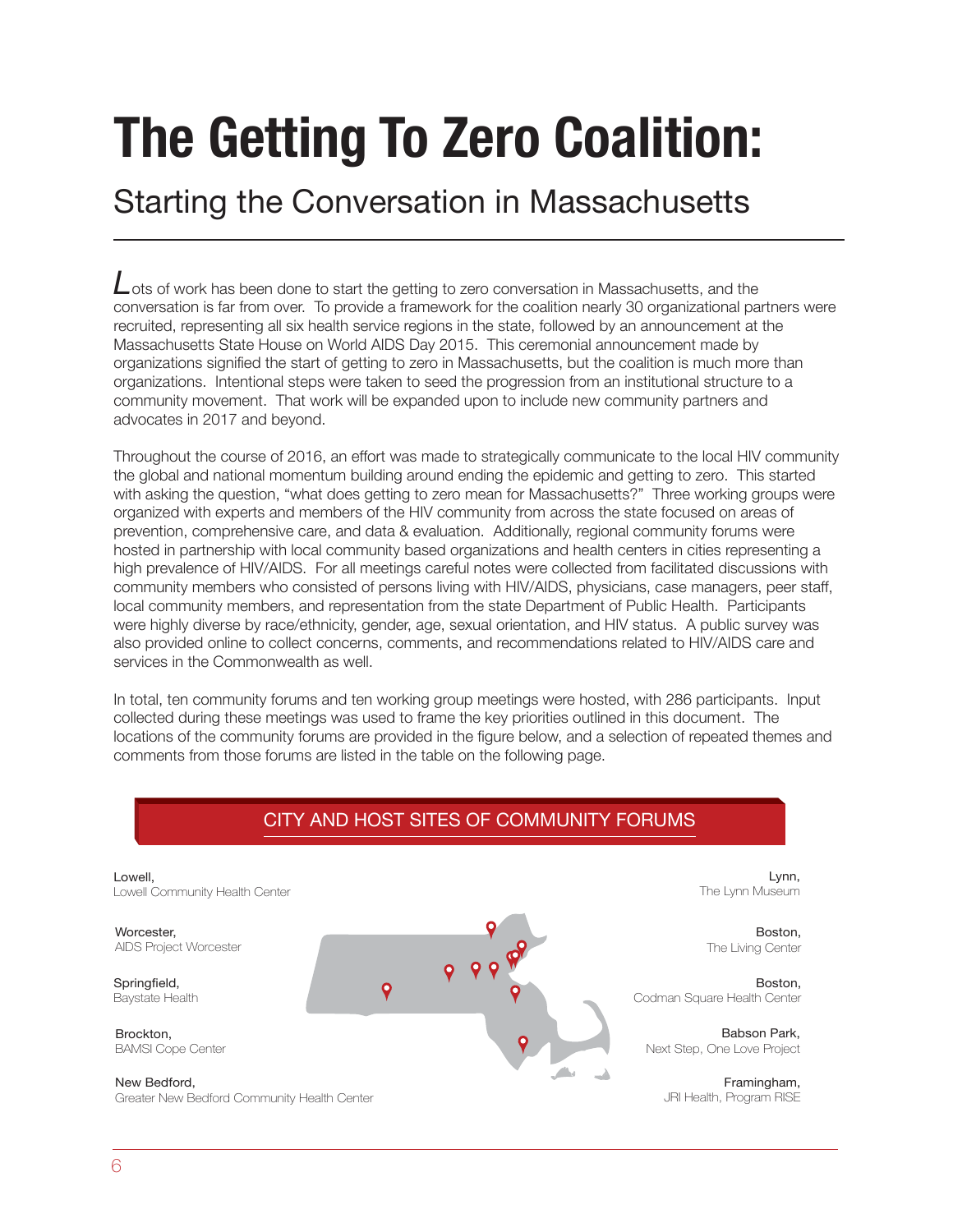|                      | COMMUNITY LISTENING FORUM KEY THEMES AND COMMENTS                                                                                                                                                                                                                                                                                                                                                                                                                                                                                                                                                                                                                                                                                                          |
|----------------------|------------------------------------------------------------------------------------------------------------------------------------------------------------------------------------------------------------------------------------------------------------------------------------------------------------------------------------------------------------------------------------------------------------------------------------------------------------------------------------------------------------------------------------------------------------------------------------------------------------------------------------------------------------------------------------------------------------------------------------------------------------|
| <b>Case Managers</b> | - We feel like we are being asked to do more paperwork and that our one-on-one time with clients<br>is suffering because of it.<br>- We are frustrated by long wait times or too strict eligibility criteria for ancillary supportive services<br>that limit our ability to make referrals for our clients.<br>- We find it difficult to keep clients engaged because they want more services than we are<br>empowered to provide.<br>- In smaller cities, we find it difficult to identify local providers and mental health clinicians who<br>have HIV experience, LGBTQ experience, are non-stigmatizing, and take our clients insurance.                                                                                                               |
| Outreach Staff       | - We used to do more street-level outreach and engagement, and it feels like those programs<br>were scaled back.<br>- We really liked rapid tests and still have some issues with doing mobile 4th generation testing.<br>- We need to do outreach and education through social media channels and sexual networking<br>apps to be effective.<br>- We need to be case managers for high-risk negative clients and be able to offer them supportive<br>services.<br>- We need to earn community trust, and that often means practically living with people and being<br>able to act quickly when a client decides they are ready to get tested, start PrEP, use emergency<br>nPEP, or get back on therapy after a period of disuse.                         |
|                      | - Most long term survivors with HIV never expected or planned on living this long, we are grateful<br>but concerned about maintaining the services we need to stay healthy another 20 years.<br>- Unless you go into Boston or another major city there are really limited options to get involved in<br>peer groups and HIV community activities, and that is isolating.<br>- As young people living with HIV we do not want to be tokenized, but treated with respect.<br>- As young people living with HIV we may see a cure or vaccine in our lifetime and that is exciting<br>to us, we want to be included and receive clear direction on how to be involved in advocacy.                                                                            |
| Advocates            | - People in communities with the highest prevalence or highest rate of HIV infection have<br>community and personal trauma that needs to be tackled to address HIV/AIDS.<br>- We need community education because there is still stigma and discrimination that makes it<br>uncomfortable for people to disclose their HIV status and sexual behavior, even to their doctors.<br>- There are lots of local community members already working on tackling root causes of HIV, and<br>they would benefit from support by the medical establishment and HIV allies.<br>- Engaging new partners like faith groups, including the Black Church and others, and law<br>enforcement to break bread and build community is how we address the heart of this issue. |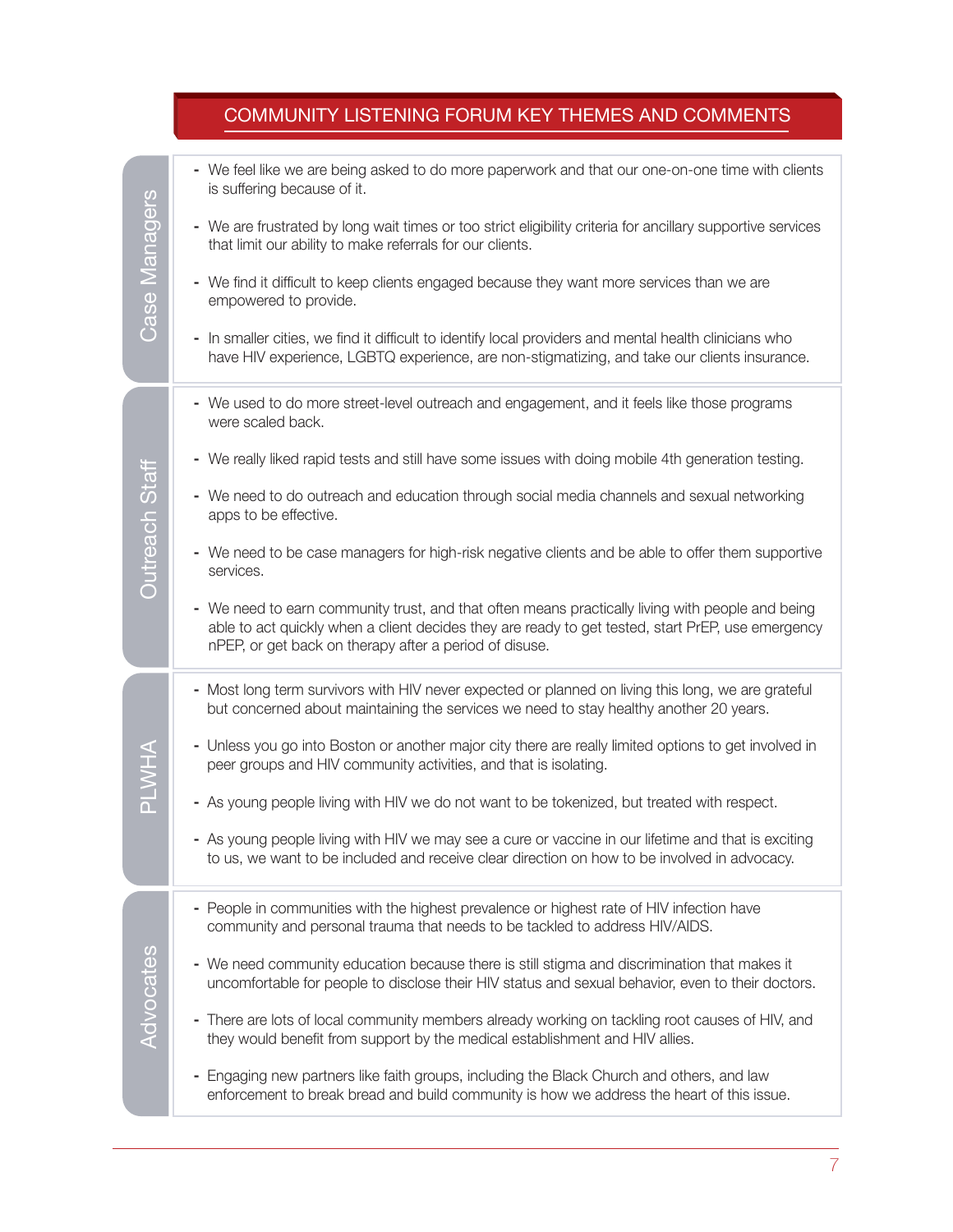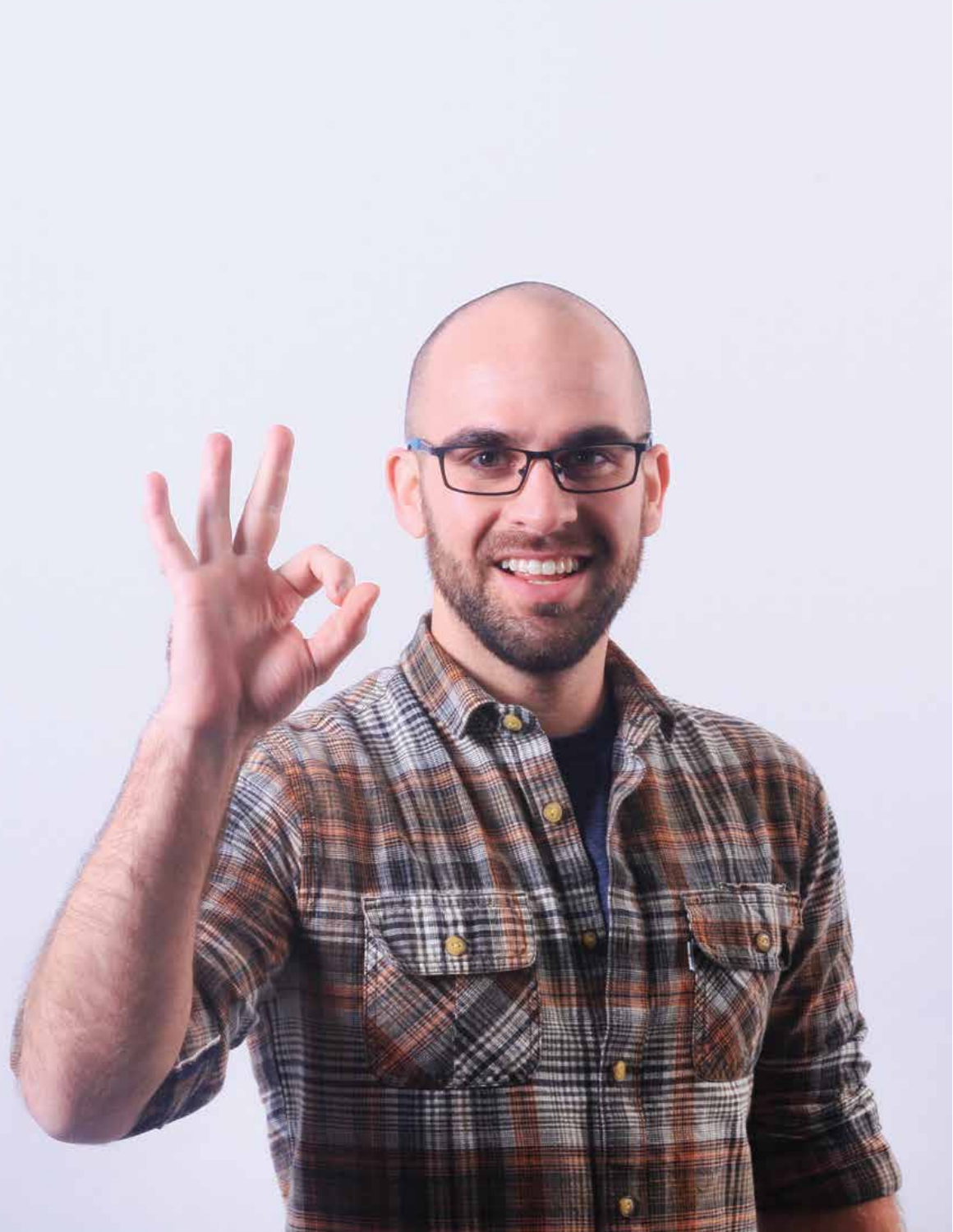# **Priority Activities:**

## Meeting the Global Getting to Zero Challenge Locally

 $\overline{I}$  he following is a set of priority activities, derived from group conversations and individual interviews with the HIV/AIDS community in Massachusetts conducted over the course of 2016. These conversations included people living with HIV/AIDS, people affected by HIV/AIDS, local community members, case managers, peer health navigators, and providers in cities with high HIV/AIDS prevalence and diagnosis rates. Needs and priorities identified by the community during these conversations were analyzed and compared to published resources related to three content areas covering data & evaluation, prevention, and comprehensive care. Issues related to both clinical care and supportive services for persons living with and at-risk-of HIV were considered within each content area.

The resulting recommendations have been categorized into seven priority activities ranked by potential to impact the epidemic. Collectively these will strengthen the HIV Care Continuum and start Massachusetts on the pathway to zero HIV discrimination, zero AIDS related deaths, and zero new HIV infections. The included priority activities are not an exhaustive list of recommendations presented by the community, but after analyzing qualitative trends, resource reports, and state epidemiology the listed priorities capture in brief the most critical components that will contribute to the getting to zero goals.

As an advocacy tool and guiding document for change these priority activities should incite controversy, challenge assumptions, and spark conversations among key stakeholders involved in HIV prevention services, and care. Some of the recommended priority activities identify specific entities that should be responsible for their execution, such as recommending the state and cities financially support peer programs to do social media outreach and advertising, including on sexual networking apps. Many recommendations do not specify any particular actor to take responsibility for them, but expect that multiple stakeholders including health facilities, community-based organizations, academic institutes, private industries, advocates, legislators, and elected officials will collaborate to

share responsibility for ensuring their implementation and success.

The brevity of this document does not explain in full detail the many ways that each of these recommended activities interact or the way they influence and are influenced by actors in the health care system including patients, providers, and insurers. Many recommendations are

*"We need to use grassroots tactics to build a movement. Even if we got top down support that would still be the thing we would need to do."* 

- Community Advocate, The Living Center

presented as a black box, leaving room for interpretation as to where they were derived, how they will be implemented, and by whom. Excellent reference materials are available that provide deeper explanations and implementation strategies for many of the presented priorities. For those interested to learn more select publications are provided in a supplemental reading list (Appendix A).

This document is drafted to build alignment and introduce an ordering of the many components of an effective statewide HIV/AIDS community strategy for Massachusetts. Moving into the next phase of this work specific action steps will be more concretely defined around content areas such as provider training, PrEP awareness and acceptance within communities of color, and community mobilization strategies for advocacy agenda items.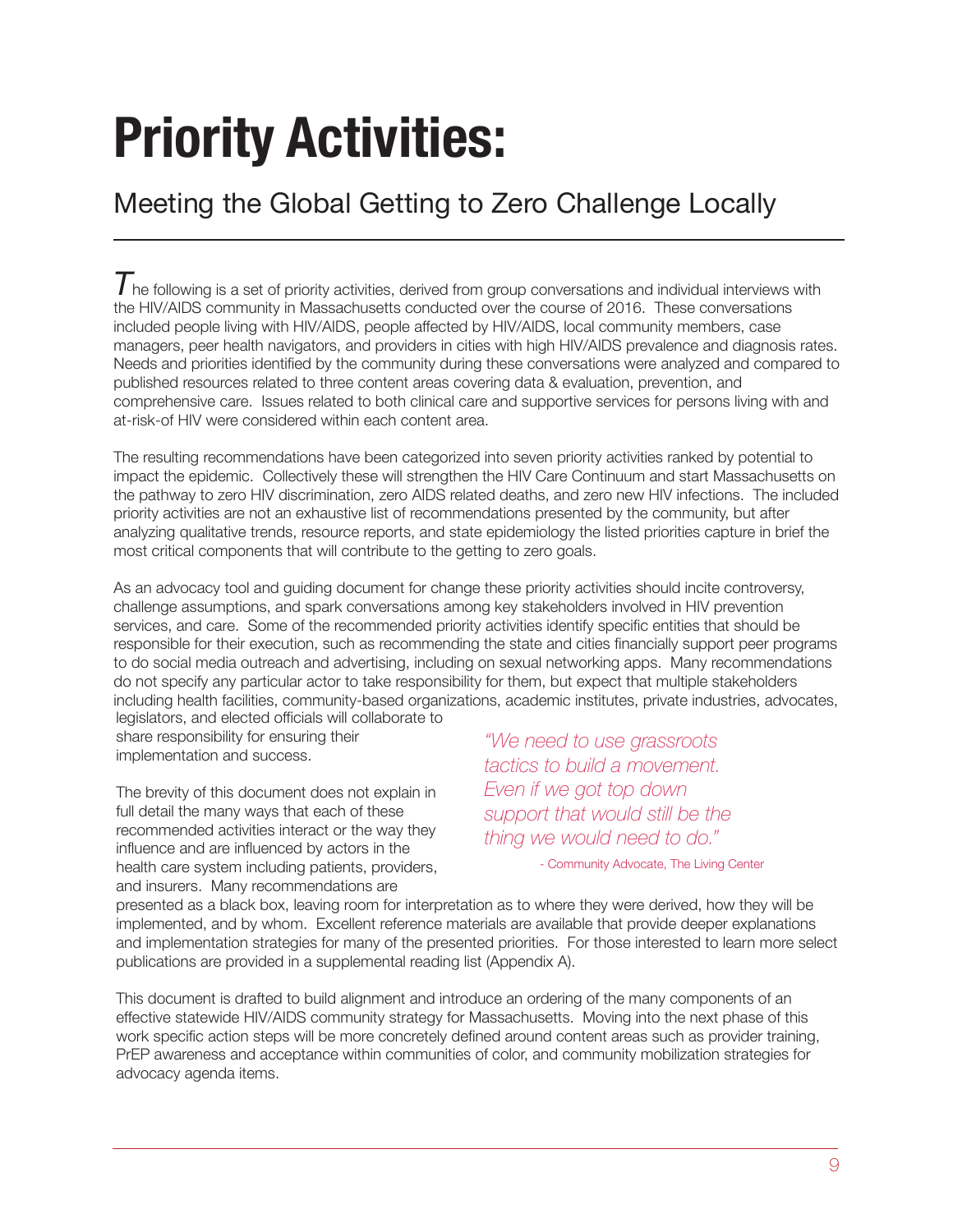*used to inform strategic*

|                            | <b>ANALYTIC DATA</b>                                                                                                                                                                                                                                                                                                                                                                                                                                                           | <b>PROGRAMMING</b>                                                                                                                                                                                                                                                                                                                                                                                                             | <b>ADVOCACY</b>                                                                                                                                                                                                                                                                                                                                                                                                                                          |
|----------------------------|--------------------------------------------------------------------------------------------------------------------------------------------------------------------------------------------------------------------------------------------------------------------------------------------------------------------------------------------------------------------------------------------------------------------------------------------------------------------------------|--------------------------------------------------------------------------------------------------------------------------------------------------------------------------------------------------------------------------------------------------------------------------------------------------------------------------------------------------------------------------------------------------------------------------------|----------------------------------------------------------------------------------------------------------------------------------------------------------------------------------------------------------------------------------------------------------------------------------------------------------------------------------------------------------------------------------------------------------------------------------------------------------|
| <b>Priority Activities</b> | - Clear pathway for program<br>designers and managers to<br>access disaggregated HIV<br>surveillance data for program<br>design and evaluation<br>purposes.<br>- Timely reporting of HIV data,<br>striving for biannual<br>surveillance reporting.<br>- Integration of the full range<br>of available data sources.<br>including data from other<br>health departments and law<br>enforcement as was used to<br>increase the speed of<br>reported opiate overdoses in<br>2016. | - Individual follow up on<br>persons unengaged in<br>care or unsuppressed.<br>- Provider education for the<br>uniform delivery of<br>technically competent,<br>culturally competent, and<br>stigma free care.<br>- Hiring of additional peer<br>health navigators to reach<br>new high-risk networks<br>with access to<br>comprehensive care.<br>- Use of social media<br>advertising as a tool for<br>outreach and education. | - Reduce out-of-pocket<br>medical costs for PLWHA<br>and at-risk individuals.<br>- Expand the eligibility<br>criteria and reduce wait<br>times for ancillary<br>supportive services like<br>affordable housing, drug<br>user health, mental<br>health, transition services,<br>etc.<br>- Support community<br>mobilization programs<br>tackling root causes of<br>HIV like poverty, racism,<br>stigma, homophobia,<br>transphobia,<br>homelessness, etc. |
| Services                   | - Routine Screening<br>- Targeted Testing<br>- Treatment as Prevention (TasP)<br>- Pre/Post Exposure Prophylaxis (PrEP/PEP)<br>- Peer Health Navigation<br>- Comprehensive Healthcare with Supportive Services                                                                                                                                                                                                                                                                 | - Institute comprehensive<br>medically-accurate and<br>age-appropriate sexual<br>health education.<br>- Adjust laws governing                                                                                                                                                                                                                                                                                                  |                                                                                                                                                                                                                                                                                                                                                                                                                                                          |
| <b>Outcomes</b>            | <b>HIV Testing</b><br>↟<br>Engagement<br>↑<br>Viral Suppression<br>PrEP Use<br>Knowledge                                                                                                                                                                                                                                                                                                                                                                                       | <b>Sexual Risk</b><br><b>AIDS Related Deaths</b><br>↓ New HIV Infections<br>Discrimination<br>Stigma                                                                                                                                                                                                                                                                                                                           | consent to sexual health<br>services, like covering<br>consent to HIV testing<br>under general consent<br>and offering explicit minor<br>access to sexual health<br>services like PrEP/nPEP,<br>without parental consent.                                                                                                                                                                                                                                |

### Figure 8. A Framework for Getting to Zero in Massachusetts

 $\overline{I}$  he table above categorizes selected priority activities showing their relationship to getting to zero HIV discrimination, zero AIDS related deaths, and zero new HIV infections in Massachusetts. The categories include Analytic Data derived from HIV/AIDS health surveillance and potentially new sources, Programming intended for workforce development as well as client engagement and care, and Advocacy for the tools, resources and structural changes necessary to affect the epidemic. These actionable activity areas are linked to the services they support and the population health outcomes they are intended to impact. Arrows are used to indicate the directionality of that impact, either increasing or decreasing.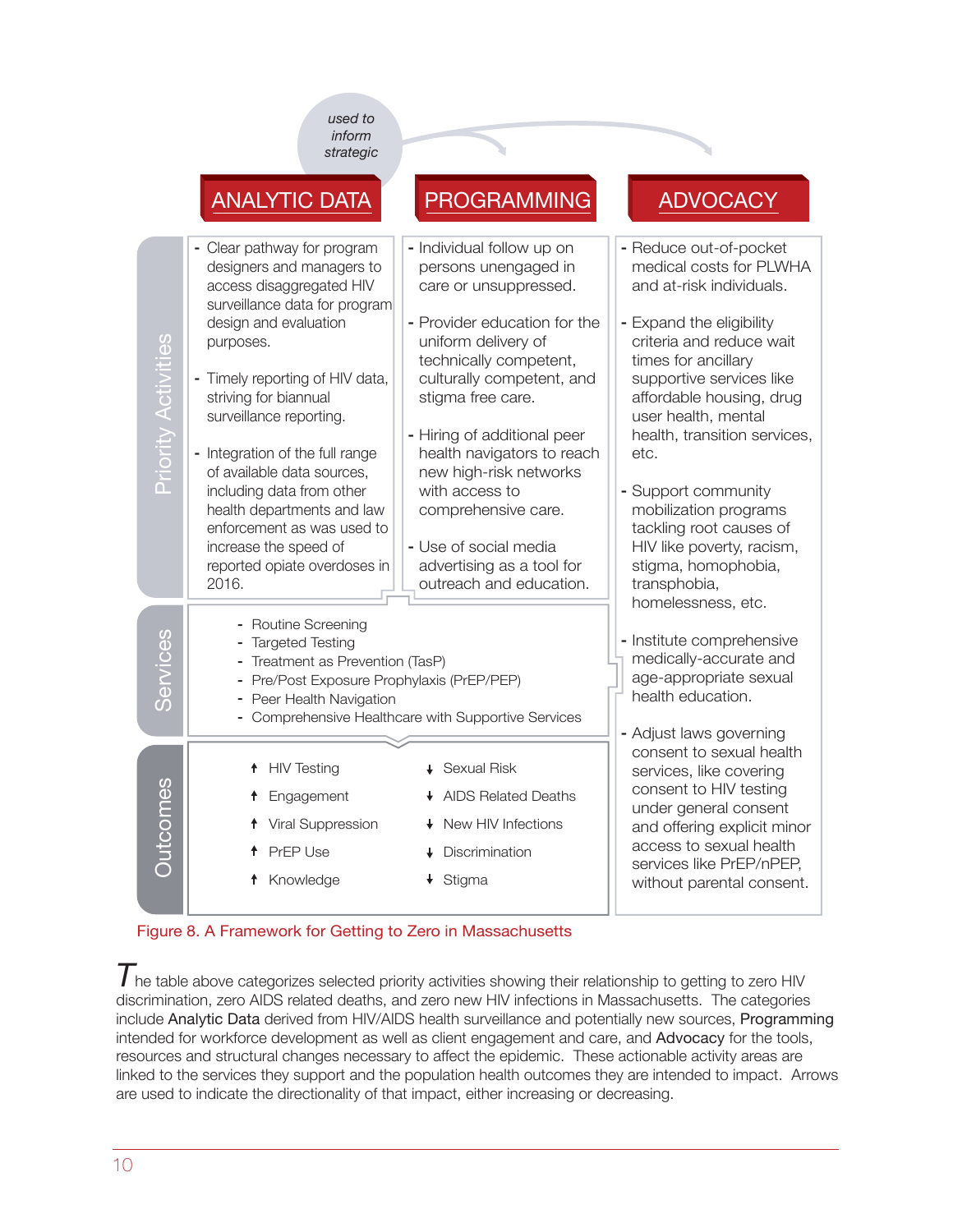## **Priority Activity One:** Identifying Undiagnosed Individuals and Linking to Care

 $\mathcal T$ he 2017-21 Massachusetts Integrated HIV Prevention and Care Plan estimates that 7-11% of people living with HIV in Massachusetts are undiagnosed. While this is very encouraging, the estimates are based on national samples and may mask inequitable testing rates regionally and among communities of color, women, immigrants, transgender persons, and other sub-populations. Working to enhance testing rates by strengthening routine screening practices, conducting focused testing in key populations, and doing everything possible to reduce barriers or perceived barriers to testing are critical ongoing pieces of HIV/AIDS prevention and care in the state. As more people are tested for HIV there should be a spike in new diagnoses initially because more tests are being conducted. It will become increasingly difficult to locate undiagnosed individuals because there will be fewer of them. This is already the experience in the Massachusetts health care system, which has seen a large drop in new diagnoses since 2000. Technical methods using innovative analytic techniques for strategic in-reach into clinical populations and outreach into new community networks will help to find the last remaining individuals living with HIV and rapidly linking them to clinical care and supportive services.

## Recommended Supporting Activities

## Train providers on routine HIV screening

2.

Community discussions indicate that although routine HIV screening is recommended in the Commonwealth, individuals and members of the HIV workforce report clients receive inconsistent routine screening or have never been screened for HIV by their primary care provider. A strategic provider training initiative, focused on locations with low reported HIV screening rates or high HIV prevalence should be conducted to enhance routine screening and continually monitor the practice. The strategy should include special consideration for screening in emergency departments and urgent care centers (with appropriate follow up services), which will help to capture populations such as youth transitioning out of pediatric care who have not established a PCP and people who inject drugs using these centers for acute complications of injecting drugs, or, worse, with overdose.

### Train providers on taking stigma-free sexual histories and behavioral health assessments

Peer navigators and case managers report that clients are not always honest with their providers about their HIV risk behavior and that providers do not always ask the right questions of clients to assess their HIV risk, or do not ask questions in the right way. Provider training on taking stigma-free sexual histories and behavioral health assessments using a trauma informed approach to care should be conducted strategically targeted to areas and communities with high HIV prevalence.

#### 3. Provide guidance from the state on using epidemiologic data and network analysis to identify individuals at risk of HIV infection for HIV testing (i.e. case finding)

While most outreach programs are already employing some form of epidemiologic data analysis to inform community testing strategy, publicly available data is often outdated or too aggregated to give very clear direction on the best local communities or sub-populations to prioritize for strategic outreach and testing. The state can be more instructive on how to focus local population priorities for strategic community testing by providing more clear timely data for program design purposes.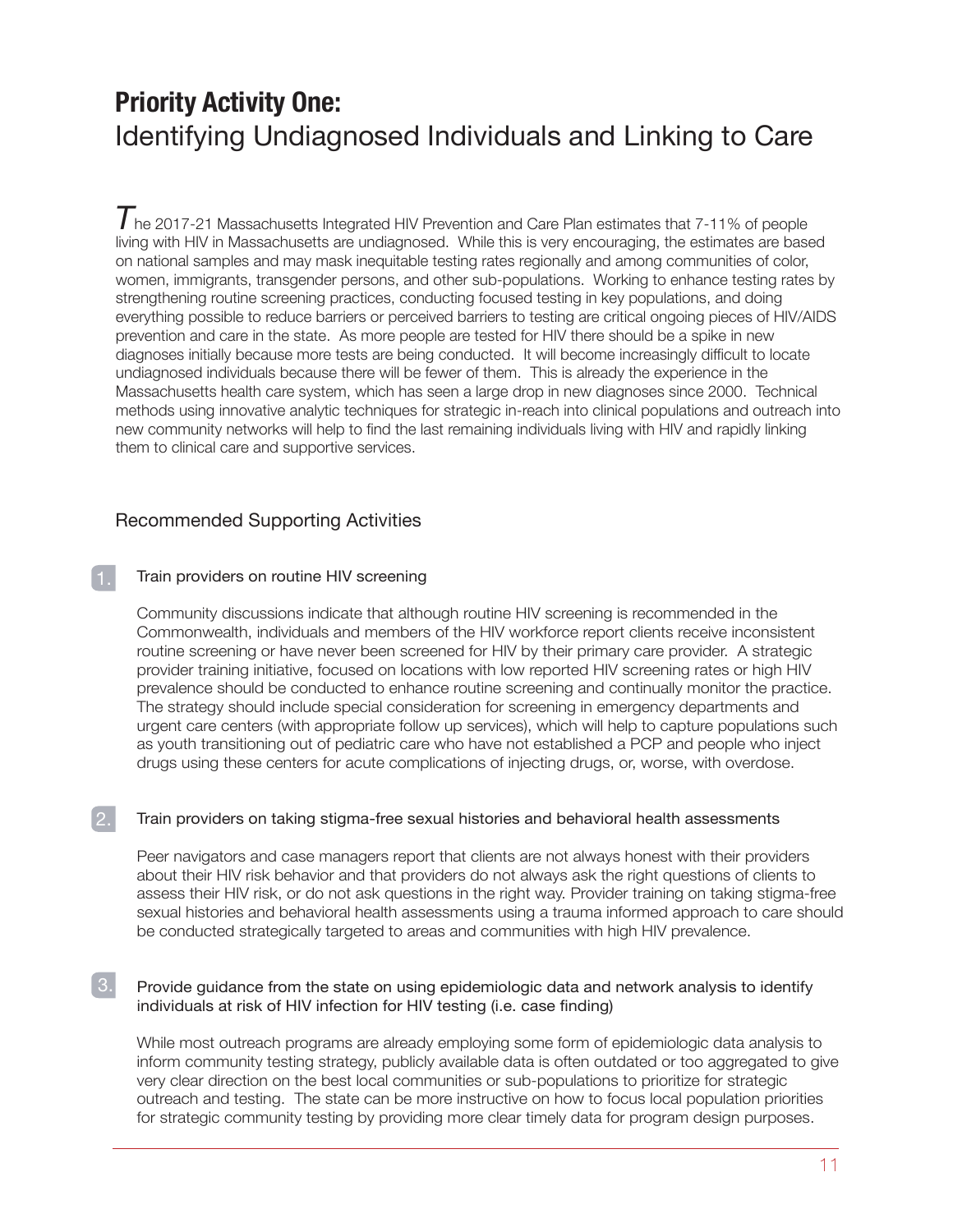#### Continue to offer HIV testing to partners of newly diagnosed individuals 4.

Most sites in Massachusetts offer testing to partners of newly diagnosed individuals as a matter of protocol. Training to reinforce or address any lapses in the practice should continue where they are already employed or be undertaken where the practice is lacking.

#### Support peer outreach staff in community-based HIV testing settings to use social media for education and outreach 5.

Social media and sexual networking apps have become ubiquitous in modern LGBTQ culture that these digital marketplaces must be used for advertising and outreach. In order to have an impact this advertising must be paired with a strong online presence and be funded for multi-month campaigns. The state and cities should finance social media advertising and outreach to engage new high-risk communities, particularly young Black and Latino men who have sex with men.

#### Make it easier for peer outreach staff to do mobile 4th generation testing  $6.$

Mobile testing staff in the Commonwealth are performing mobile 4th generation testing. These individuals identified issues that make the process cumbersome such as the state submission form for the tests not being formatted for tablets. The state should seek out any barriers to efficient and effective mobile 4th generation testing and address them as this has the potential to enhance community based testing and replace the rapid tests that are no longer publicly funded in the state.

#### Ensure that facilities with electronic health record (EHR) technology use HIV screening prompts

Though providers can develop screen fatigue from too many prompts in an EHR, there is evidence suggesting these prompts increase testing rates and enhance provider compliance delivering quality services that meet the standard of care. Facilities with EHR technology should be encouraged to use HIV screening prompts as reminders to conduct routine screening.

#### Provide HIV self-testing options with guidance on self-administration of the test and what to do once the result is obtained  $\boxed{8}$ .

Not everyone wants to receive an HIV test in the same setting. Evidence shows that self-test kits can increase testing rates by increasing the mix of available methods from which people can choose. The state should explore options for providing self-testing paired with guidance on administration and what to do once the result is obtained.

#### Use case managers and patient navigators to increase linkage to care 9.

For those persons receiving a positive HIV diagnosis, rapidly linking to care and starting ART as soon as possible is very important. Case managers and patient navigators, particularly those demographically and linguistically representative of their clients, can be very effective at facilitating that linkage. The state should ensure that an adequate number of staff are employed in testing sites throughout the Commonwealth, and that the staff is representative of prioritized populations in that local area.

P 1.I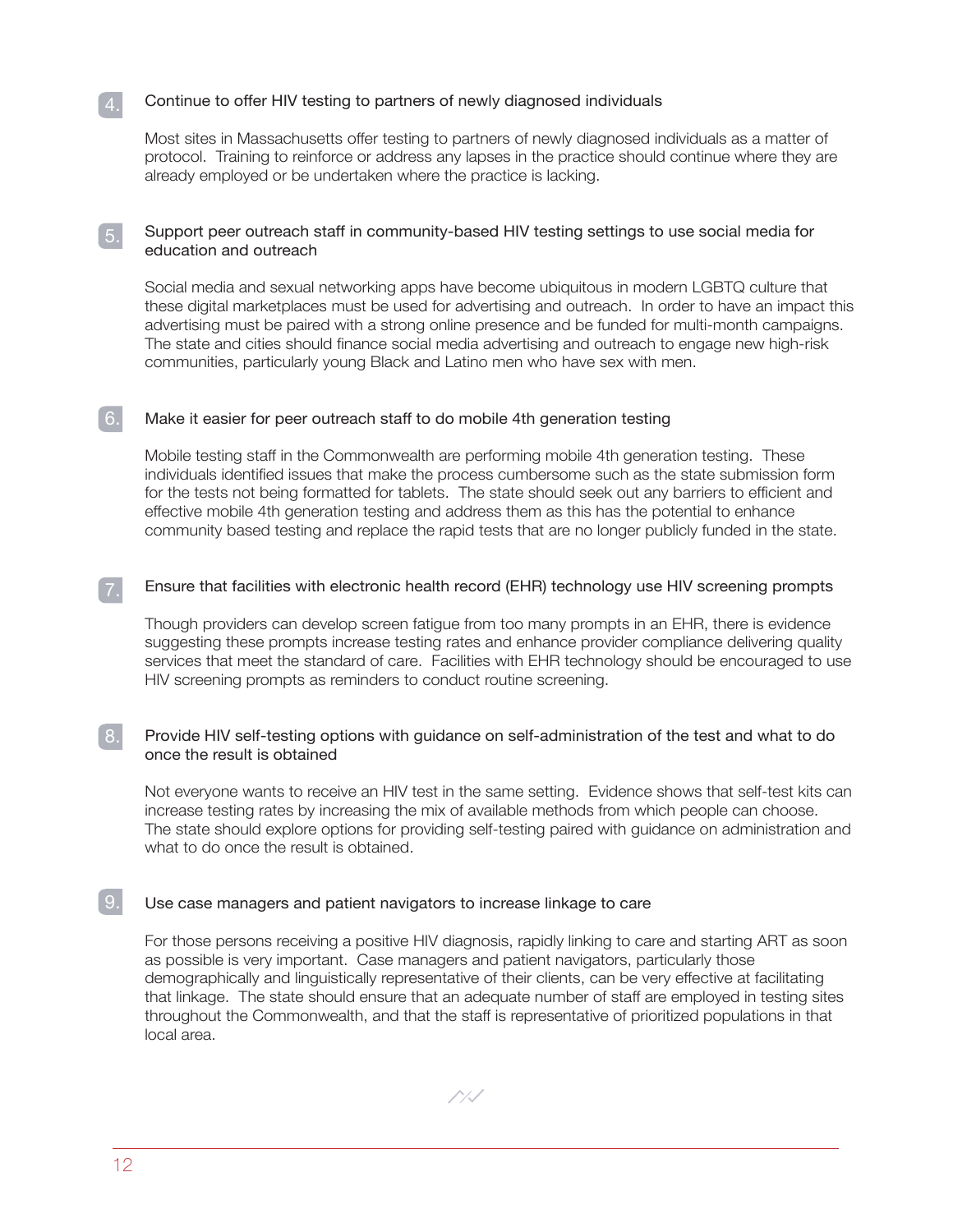## **Priority Activity Two:** Retention in Care and Achievement of Viral Suppression for People Living With HIV/AIDS (PLWHA)

Conclusive evidence has been published that demonstrates antiretroviral therapy (ART), when used as prescribed, will suppress the amount of virus present in a person's body and will render that person very unlikely to pass on the virus to another individual. The use of ART for this purpose is called treatment as prevention (TasP), and is a cornerstone of Getting To Zero plans. Additionally, conclusive evidence has also shown that starting antiretroviral therapy earlier in the course of disease, as soon as possible after diagnosis, creates a stronger immune system and provides better long-term health outcomes. The benefits of ART and the simplified recommendation to start therapy immediately following diagnosis make it crucial that all individuals living with HIV know their status, are linked to care, and are supported to achieve and maintain viral suppression. Massachusetts has an excellent record of assisting individuals to achieve viral suppression once they are engaged in care. The groups of people that are most in need of program intervention are those engaged in care that cease to use treatment and those newly diagnosed that delay or avoid treatment. Proactively seeking out individuals known to have unsuppressed virus and engaging them in care as well as having rapid referral systems in place to link newly diagnosed individuals to care immediately following diagnosis will increase the share of persons achieving and maintaining viral suppression.

## Recommended Supporting Activities

Rapidly link all individuals newly diagnosed with HIV to ART, striving for immediate linkage

There is substantial evidence that the earlier someone diagnosed with HIV starts treatment, the stronger their immune system is and the less likely they are to pass on the virus to someone else (TasP). Many facilities have strong systems in place to communicate a positive diagnosis and rapidly link persons to ART. A collective goal of all health facilities should be to strive to link newly diagnosed persons to care immediately following receipt of a positive HIV diagnosis.

#### $|2.|$ Use clinic databases/surveillance systems for HIV clinical monitoring to support viral suppression and re-engagement in care (i.e. data-to-care)

Efforts are already underway to help clinical sites, laboratories, and the state surveillance department securely cross-reference patient data to follow patients and ensure they are receiving optimal care. More can be done to increase the efficiency and number of facilities participating in this data-driven patient follow-up strategy. For those patients having difficulty getting annual laboratory tests or maintaining viral suppression, individualized outreach strategies conducted in concert by clinical site staff and state field epidemiologists can be employed to re-engage them in care.

#### 3. Reduce out-of-pocket costs for PLWHA by expanding HDAP to cover all provider fees like co-pays and laboratory fees

The Massachusetts HIV Drug Assistance Program (HDAP) helps residents who cannot afford to pay the full costs of the HIV-related drugs and health insurance they need. The program reduces cost barriers, but additional costs for co-pays and laboratory fees continue to be a barrier to care for many. Expanding HDAP to also cover these fees will increase access, engagement, and viral suppression for PLWHA.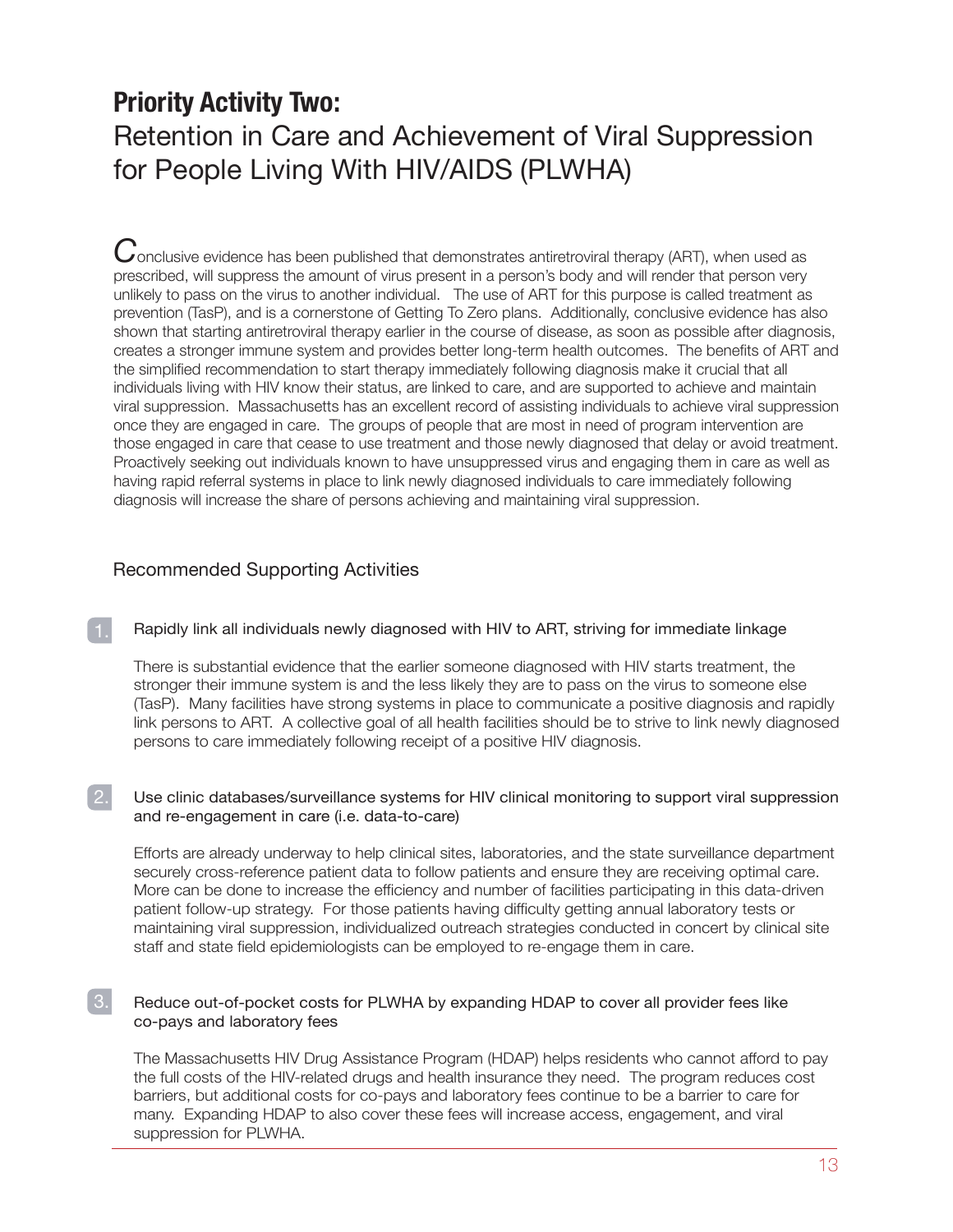#### Use case managers and patient navigators in clinical sites to increase adherence and viral suppression

During discussions with long term survivors and case managers many issues were identified that result in delaying or stopping the use of ART. These ranged from cultural bias against western medicine or pill taking practices, to concerns over exposure of their status, pill fatigue (exhaustion from taking pills every day for years), and frequent travel to one's home country that disrupts access to medicine. Helping people troubleshoot and overcome these challenges requires having an intimate knowledge of the person and of the insurer, provider, and pharmacy systems at play. In situations where a client is not taking ART, just staying in contact with the client is the only way to keep them engaged. Case managers report that low threshold engagement of this type reduces HIV risk by stabilizing the client, building community, and maintaining a path for rapid linkage to care once the client is ready to initiate or re-initiate ART. This can be challenging because that kind of engagement may not satisfy program reporting requirements, but is very important so the client is not lost to follow-up entirely. The state should ensure case managers are credited for this work and that there are an adequate number of these staff in areas of high need.

#### Strengthen engagement in care by offering a diverse variety of community programming, particularly in less metropolitan areas 5.

Rural areas and commuter cities, like Framingham, have limited HIV peer community options and group activities, which was reported to be isolating. In these smaller communities, and even in medium sized cities like Springfield, Lowell, and others PLWHA reported concealing their HIV status and/or limiting disclosure of their sexual orientation due to the threat of community stigma and discrimination. There is often only one community agency delivering HIV services or hosting support groups in these cities. Programs should strive to diversify options for support groups and community engagement to alleviate isolation for PLWHA, should consider innovative online or social media platforms for engagement and the state should financially support these new programs or offer transportation support to individuals that need to travel to participate in peer community activities.

#### Enhance supportive services by reducing wait times and making eligibility criteria more flexible for key populations to enroll in those services 6.

Many of the supportive services that key populations need like affordable housing, addiction recovery, and mental health care are provided by the state, however the community reports that long waiting lines, strict eligibility criteria make it difficult for people in need to access them when the need is present and the client is ready to act. In order to better understand these community needs the state is taking action to collect missing information that will guide strategic program design and enhance these services. Community advocacy to ensure that that process is done swiftly and transparently should be undertaken by stakeholders.

*r* 11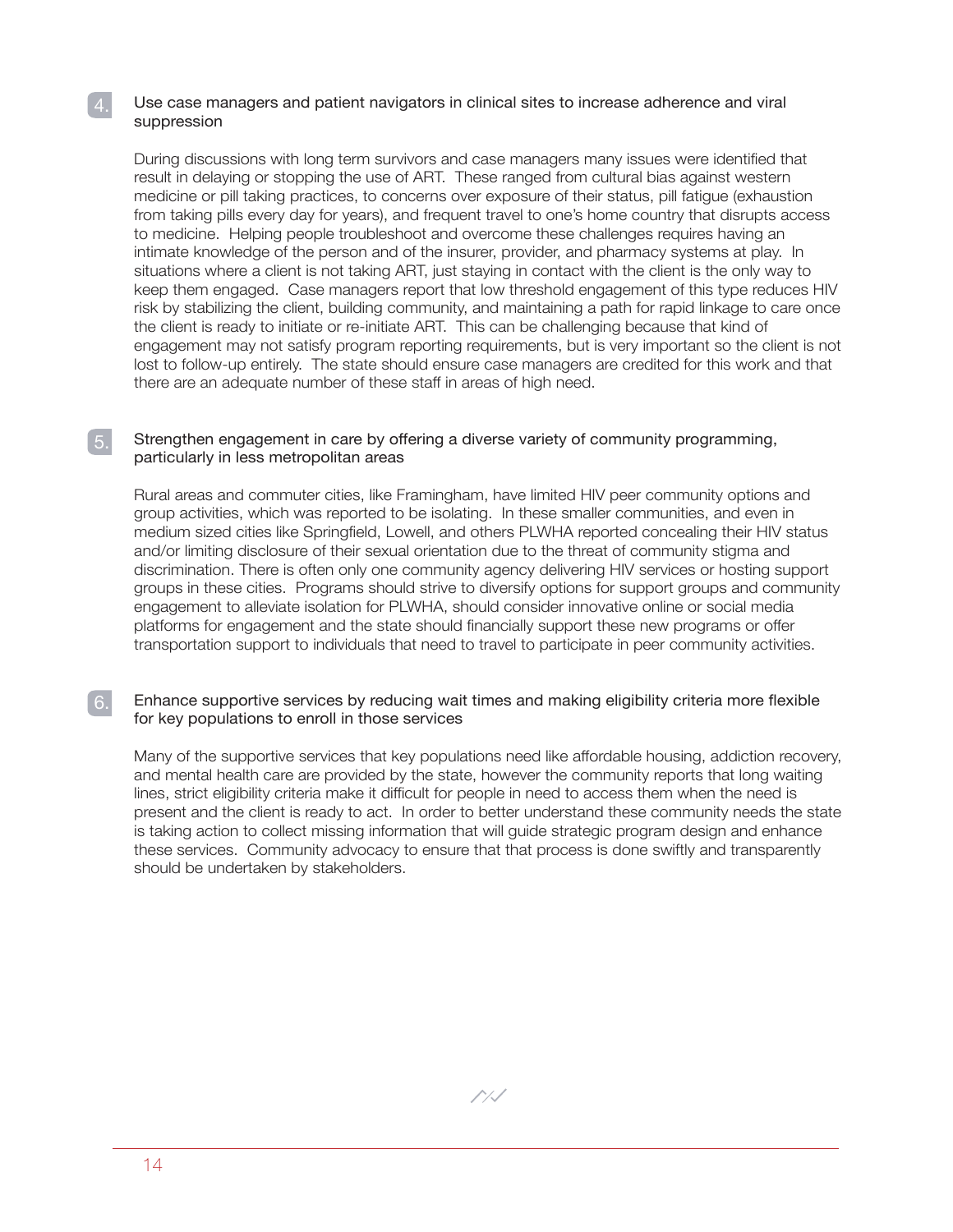## **Priority Activity Three:** Initiation of Pre-Exposure Prophylaxis (PrEP) for Eligible Persons

 $P$ re-exposure prophylaxis (PrEP) is the daily use of a single antiretroviral pill that, if taken as prescribed, is safe and effective for the prevention of HIV infection. PrEP does not prevent other sexually transmitted infections, but anyone at elevated risk of HIV can benefit from the use of PrEP to prevent HIV infection. In order to be eligible for PrEP an individual needs to have a recent negative HIV test and receive quarterly screening for HIV, STIs, and other tests to ensure that they are not experiencing any health-related changes from the medication. PrEP is an excellent prevention option for many individuals with elevated HIV risk. There has been a surge of new people using PrEP, however, national reports indicate that this surge is concentrated among White men who have sex with men (MSM). Within communities of color, particularly among young MSM, women, and transgender individuals, PrEP uptake has not been nearly as rapid. For some of these individuals perceived cost, lack of awareness, lack of trust of the medical community, and competing priorities like unstable housing, poverty, stigma, discrimination, and systemic racism are barriers to initiation of PrEP. For some patients their providers neglected to suggest PrEP as an option. In general, provider knowledge and comfort prescribing PrEP is low. This is partly because it is a new intervention and partly because HIV has classically been a specialty field of practice. Inviting providers to participate in PrEP education and engaging key populations with supports to overcome challenges that interfere with PrEP awareness, acceptance, and use will help restore community trust and start people on the road to protecting themselves from HIV infection.

## Recommended Supporting Activities

## Train providers on Pre-Exposure Prophylaxis (PrEP) for HIV prevention

Individual clients and community-based staff have reported accounts of primary care providers being unfamiliar with PrEP, uncomfortable prescribing it, or unwilling to prescribe PrEP to patients based on assumed sexual risk, even when patients ask for a prescription. Strategically training providers in geographic areas with high HIV transmission rates through PrEP detailing packages, provider-to-provider education, and accredited training courses can help unify the provider approach to PrEP in primary care and specialist settings. The state and local partners should collaborate to see that this training is performed putting emphasis on general practitioner and other family medical providers.

#### Train providers so that they have the skills necessary to provide client centered care 2.

Clients in the Commonwealth report that they often feel uncomfortable sharing details about their sexual behavior with their provider for fear of stigma and that providers often ask questions that are perceived to be insensitive or hetero-normative in narrative. Providers that take unbiased sexual and behavior health assessments and offer stigma-free prevention services will be more capable of providing appropriate prevention services, such as PrEP, to eligible persons including the HIV negative partner in serodiscordant couples. Some sites in Massachusetts have done a lot to carefully integrate PrEP into clinical practice. Training to reinforce or address any lapses in the practice should continue or be undertaken where technical PrEP competency as well as sexual health competency, LGBTQ competency, and/or racial/ethnic competency is lacking.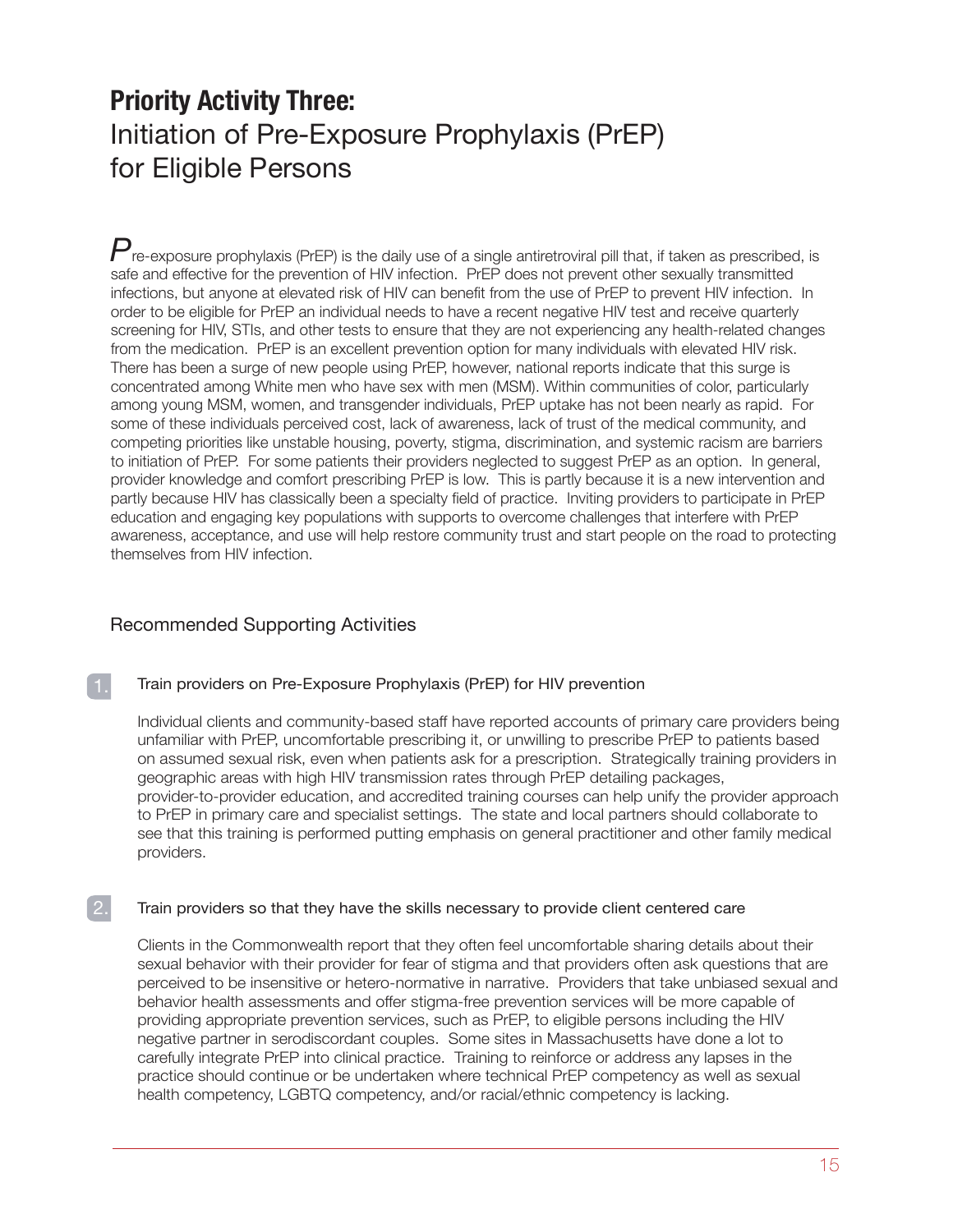#### $\lceil 3 \rceil$ Reduce out-of-pocket costs for persons on PrEP by expanding PrEP (DAP) to cover all provider fees like co-pays and lab fees

The Massachusetts PrEP (DAP) pilot program will help HIV negative residents who need assistance paying for PrEP medication to cover any required prescription co-pays and deductibles. Access to this program is limited to a small number of pilot sites and only covers fees associated with the medication, however using PrEP requires quarterly doctor visits and laboratory tests. The program should be eligible to patients receiving a PrEP prescription from any provider in the Commonwealth and should be expanded to include associated provider co-pays and lab fees associated with being on PrEP to defer costs and reduce that additional barrier to equitable access and use of the intervention.

## Offer ancillary supportive services to persons at an elevated risk of HIV

For key populations such as young Black (NH) and Latino men who have sex with men, Black and Latina women, transgender individuals, immigrants, sex workers, and migrant workers addressing social drivers of HIV like homelessness, poverty, violence, addiction, and mental health tend to supersede the seeking of HIV prevention. To address these social and structural barriers to HIV prevention, ancillary supportive services and referral networks should be offered to those at an elevated risk of HIV.

#### 5. Advertise PrEP to communities with the most need, making full use of epidemiologic surveillance data in order to create focused advertising campaigns that are tailored to local communities

Peer outreach staff across the Commonwealth report feeling that many traditional outreach programs had been defunded or redistributed to enhance clinical programming (infrastructure and clinical staff). To make the most of remaining resources, advertising and education programming needs to be conducted using high quality and up-to-date epidemiologic data and network analysis in order to be done strategically and efficiently. Pilot advertising campaigns of HIV/STI counseling and testing services have demonstrated that using social media and sexual networking app based advertising works to reach certain key populations. For those sub-populations the state should financially support community-based peer staff to develop outreach and advertising campaigns using these channels.

#### $\boxed{6}$ . Use clinic databases/surveillance systems for HIV clinical monitoring and systematic monitoring of PrEP candidates within clinical sites, with a focus on equitable PrEP uptake by race/ethnicity

While CDC guidelines recommend anyone receiving a recent STI diagnosis as a candidate for PrEP, accounts can be found of individuals being treated for multiple STIs in the state and not receiving any PrEP counseling. This may be because they receive services at multiple locations, do not return for follow-up appointments, or receive care from providers who need PrEP training. Similar to the use of secure patient monitoring to support viral suppression and re-engagement for those clients falling out-of-care, secure data-to-care strategies can be used at the site level to confidentially identify likely candidates for PrEP counseling and offer an opportunity for that counseling in a community based or clinic setting. The use of the state's surveillance data should be explored as a resource for this work, but with appropriate privacy safeguards.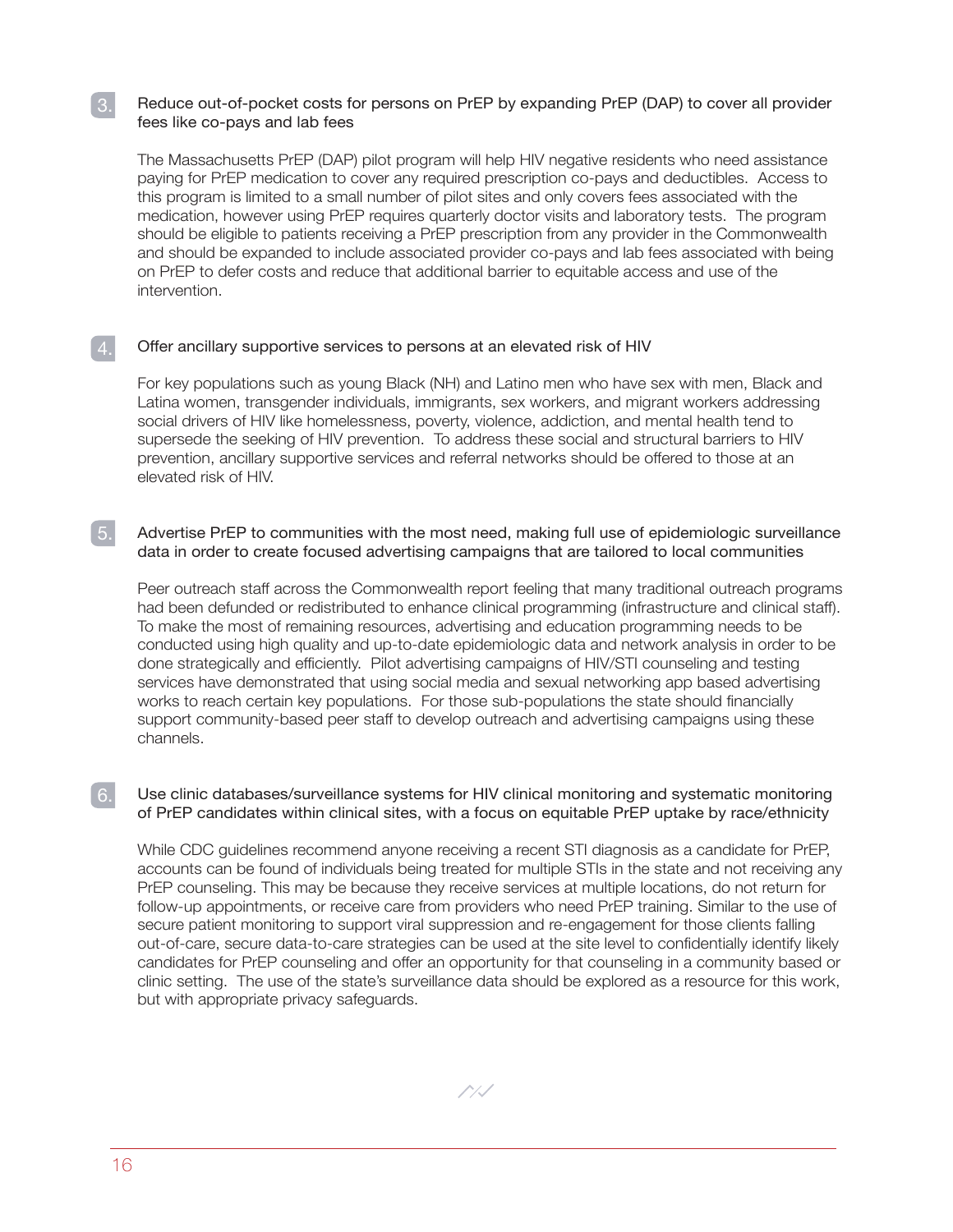## **Priority Activity Four:** Strengthening of Services for Key Populations

 $\mathcal T$ he HIV epidemic has been so well addressed in Massachusetts that the overall number of HIV infection diagnoses and deaths among people reported with HIV/AIDS have been reduced by 47% (from 1,191 to 629) and 35% (from 353 to 231) during the period 2000-2014. There has however been a plateau of HIV diagnoses at an annual average of 691 from 2009-2014, and among those being diagnosed vulnerable populations remain disproportionately impacted by HIV/AIDS. Providing investment and innovative program strategies to prevent new infections and provide HIV care for these vulnerable populations is warranted. Among those populations with the most vulnerability include people who inject drugs, incarcerated or institutionalized individuals, members of high risk sub-populations such as youth, Black and Latino men who have sex with men, Black and Latina women, transgender persons, and non-US born individuals. Investigating circumstances that maintain persistent health inequities is critical to achieving the getting to zero goals. The issues driving HIV in each of these populations are unique and will require custom health system responses to address them. Even with innovative programming collaboration is needed among the state, cities, health care providers, community based organizations, and the communities themselves to make an impact and that is something Massachusetts has a strong legacy of doing well.

## Recommended Supporting Activities

## Expand drug user health services

Massachusetts recently lifted a ten-site cap on safe syringe program (SSP) sites, which provide clean needles and syringes to people who inject drugs (PWID). These sites provide a clinical environment that takes a harm reduction approach to wellness and incorporates health education, linkage to care, and overdose protection. The opening of strategically placed additional SSP sites should be undertaken by partnerships between the state and local communities in areas of high injection drug prevalence. Additionally strengthening supportive services like reducing wait times to detoxification and rehabilitation services, which SSP staff report as a continued barrier to addiction recovery in Massachusetts, are proactive measures that need to be taken to protect drug user health and prevent potential HIV/HCV outbreaks among injecting networks in the Commonwealth.

### Strengthen HIV/AIDS services within correctional and institutional settings, including upon entering and exiting these settings

Community based health navigation staff that facilitate HIV counseling, testing, and linkage to care report that individuals in Massachusetts often suffer from lapses in insurance coverage, access to ART, and peer support upon entering and exiting correctional and institutional settings like jails, prisons, addiction recovery programs, housing shelters, mental health settings, and assisted living centers. Strengthening the continuum of services during entry into these settings, while in residence, and when exiting and returning home is a community priority. Additionally, incorporating PrEP awareness and access into these settings will help prevent HIV infections, which the community identified as either being slow to occur or not occurring at all.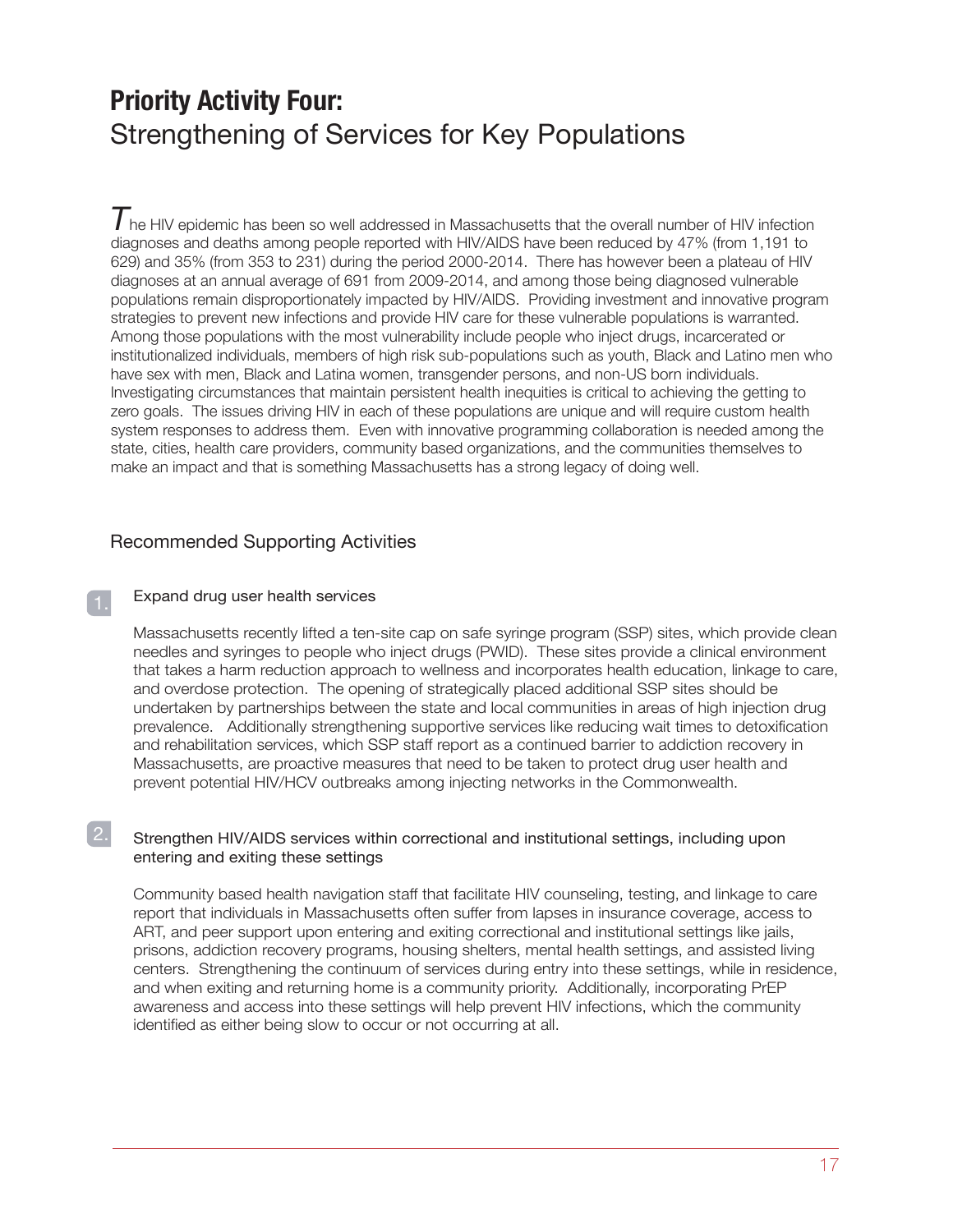#### Strengthen HIV/AIDS services for key sub-populations with inequitable rates of infection 3.

Similar to national HIV disparities, in Massachusetts individuals from certain key sub-populations are contracting HIV at rates much higher than their White and/or US-born counterparts. Young Black and Latino men who have sex with men, Black and Latina women, transgender persons, non-US born individuals, sex workers, migrant workers, and homeless populations are included among the most impacted groups. Community health center staff and peer program staff from different areas of the Commonwealth report that programs focusing on these populations have existed for many years but are just now being expanded upon at many sites. A repeated criticism of efforts to reach these populations with services is that the health workforce designing the services are often not demographically and linguistically representative of the communities being served. Additionally, community representatives and clients themselves are not included enough in the process of program research, design, and evaluation. A vigorous effort should be made by all sites to strengthen services for sub-populations with inequitable local rates of infection or disease prevalence and to include representation from those populations in the design of new programming.

#### Assess need and develop programs to strengthen supportive services for persons aging with HIV

Getting to zero does not mean there will be zero people living with HIV/AIDS. The roughly 20,000 people living with the virus in the Commonwealth will need to be supported with quality services throughout their life. In community discussions long-term survivors of HIV/AIDS asked to focus attention on the fact that the majority of PLWHA in Massachusetts are over the age of 50. Strategies need to be put in place to prepare for assisting these individuals, and right behind them potentially the last generation to age with HIV, to transition into retirement, assisted living if necessary, and after many years end of life care. New programs may need to be devised to monitor the quality of services for people aging with HIV, to identify new and emerging service needs, and to provide training on HIV, LGBTQ, and racial/ethnic competency in retirement, assisted living, and geriatric settings. These services should include modules focused on recent sexual activity, drug and alcohol use, and behavioral health, which are often reportedly overlooked by primary care physicians treating these populations. In care and institutional settings the people aging with HIV will be their best advocates and should be supported to act as vocal stakeholders and consumers of these services.

1 | J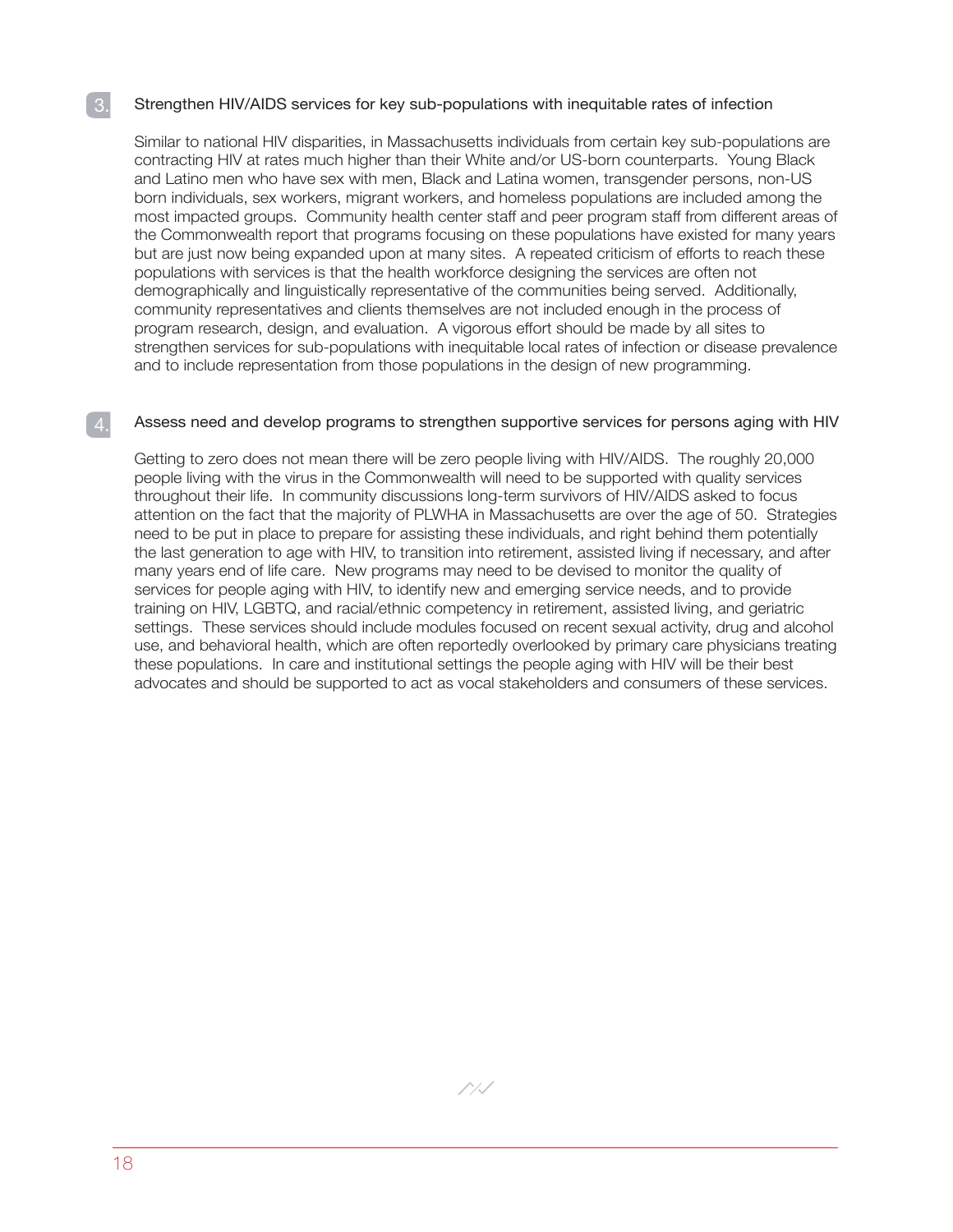## **Priority Activity Five:** Enhancement of Health Surveillance and Data Reporting Systems

 $M$ assachusetts is a major technology hub and global leader in research, development, and innovation. The Commonwealth is well positioned to use its creative capacity and analytic resources to inform strategic programming and advocacy work that will contribute to population health outcomes. An essential part of that support is supplying front line staff with the comprehensive and timely information they make strategic programming decisions for their local communities. That programming may be focused on training providers, or may be focused on delivering testing, prevention, linkage, engagement, and adherence services to clients. There are sources of data available that report on quality of care, provider availability, population level epidemiology, and community needs. One issue confronted by staff designing effective programs and interventions or undertaking advocacy is how to access detailed and timely information to inform decision-making in real time. Excellent steps have been taken by the state this past year to consolidate HIV data in the infectious disease surveillance program, to implement refined data capture systems across state-funded programs, and to work with the community to investigate complex questions to better inform regional and local strategic priorities. With focused advocacy these efforts can be expanded upon to reach their full potential and further influence the course of the epidemic.

## Recommended Supporting Activities

### Centralize local community and population level data sources to make public, private, and academic data more accessible to local program design and evaluation staff

Individuals at community based organizations and health centers reported spending large amounts of time searching for or organizing community and population-level clinical/surveillance data in order to design local programs and evaluate their impact. Centralizing these data sources and providing clear guidance on how to use them would enhance the capacity of staff to access relevant information quickly and make informed strategic program decisions for work they are funded to do by the state and cities.

### Increase the frequency of epidemiologic data reporting, striving for biannual surveillance updates

Program designers and peer outreach workers in the state indicated some frustration in trying to design programs for their local communities based on epidemiologic data from state and city sources. There are systemic factors that limit the speed with which that data can be processed and information released. The Department of Health is taking steps to streamline HIV data collection and reporting while maintaining accuracy so that the data reflects the true epidemic in the Commonwealth. One factor that could help with speeding up the process is timelier reporting from providers to the state surveillance program. Still cleaning, cross-referencing, and analyzing the data is an enormous undertaking, which should be supported by the community. By advocating for a focused effort to increase the frequency of data reporting, striving for biannual updates, we can enhance our information systems and strengthen our program design and evaluation capability at the local level.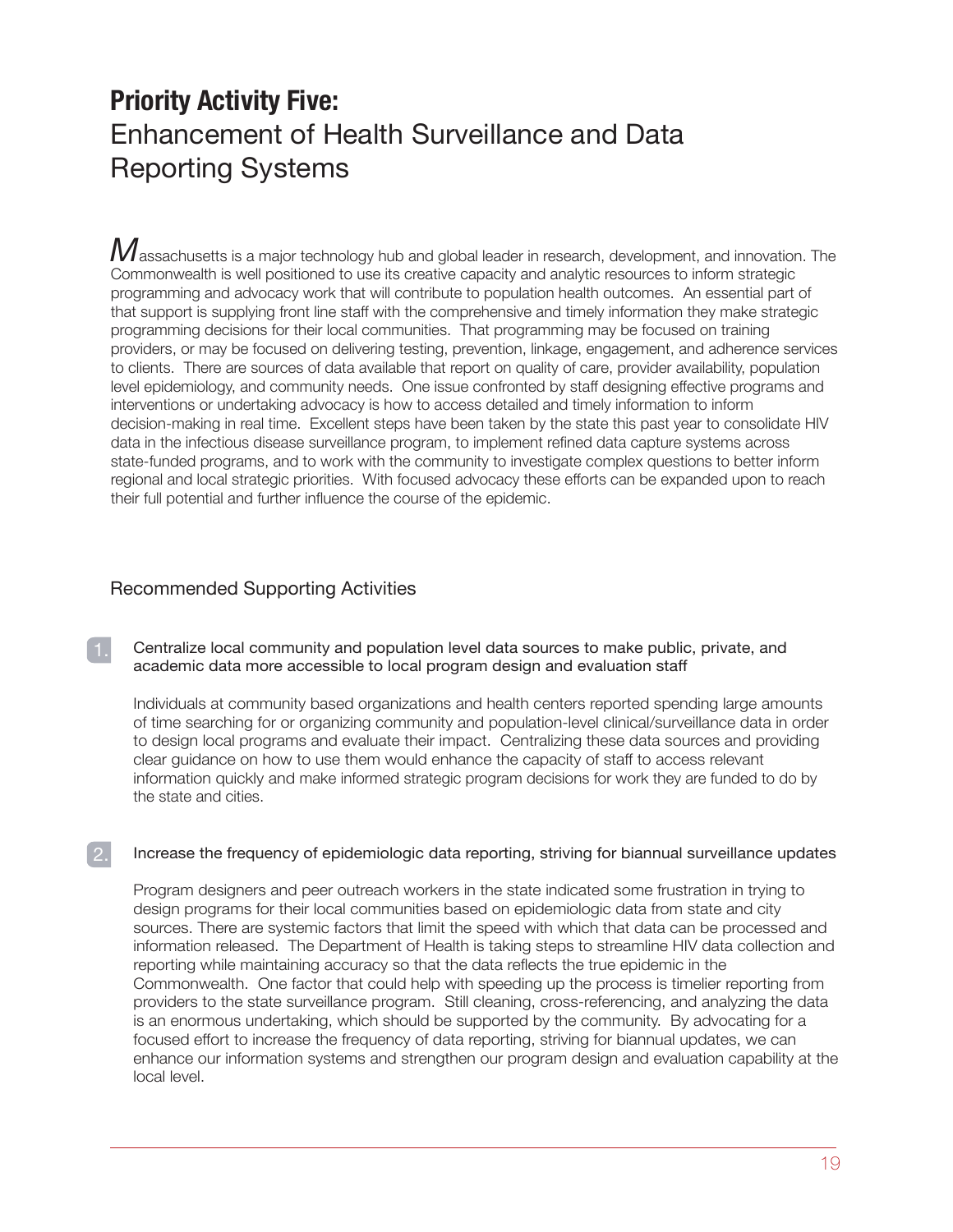#### $\lvert 3 \rvert$ Explore innovative data analyses and visualization technologies as new methods for information sharing and strategic program design and evaluation

Two cutting edge data visualization technologies stand out as real opportunities to enhance analytic capacity and inform more strategic program design and evaluation, geospatial mapping of disease hot spots, and phylogenetic mapping of HIV to understand transmission networks and respond quickly to disease outbreaks. Other innovative technologies may exist and should be explored, but the state should at a minimum provide the resources necessary to implement programs that make strategic use of these established data visualization tools.

### Work with a combination of community partners, program designers, and academic clinicians to continuously refine a set of unique Massachusetts headline and key indicators for Getting To Zero

In order to have a uniquely Massachusetts perspective and to create an opportunity for the HIV community to play a role in defining priorities and identifying key indicators for quality services and programming, an effort should be made on the part of the coalition to organize the HIV community to annually review state HIV/AIDS indicators and recommend modifications or additions that will address community priorities, including exploring indicators for stigma and discrimination.

#### $5.$ Create a digital dashboard with timely reporting of headline and key indicators for the Massachusetts Getting To Zero initiative

Making the progress towards our collective HIV/AIDS goals publicly visible can be a tool for organizing and disseminating information as well as motivating community participation. This suggestion came up in community forums and other jurisdictions are already making use of digital dashboard of public indicators hosted online. The state of New York and the global Fast Track Cities Initiative are two examples of efforts using dashboards of this type. These platforms can be looked at as models to build a dashboard that is unique to Massachusetts as a tool to organize and share information.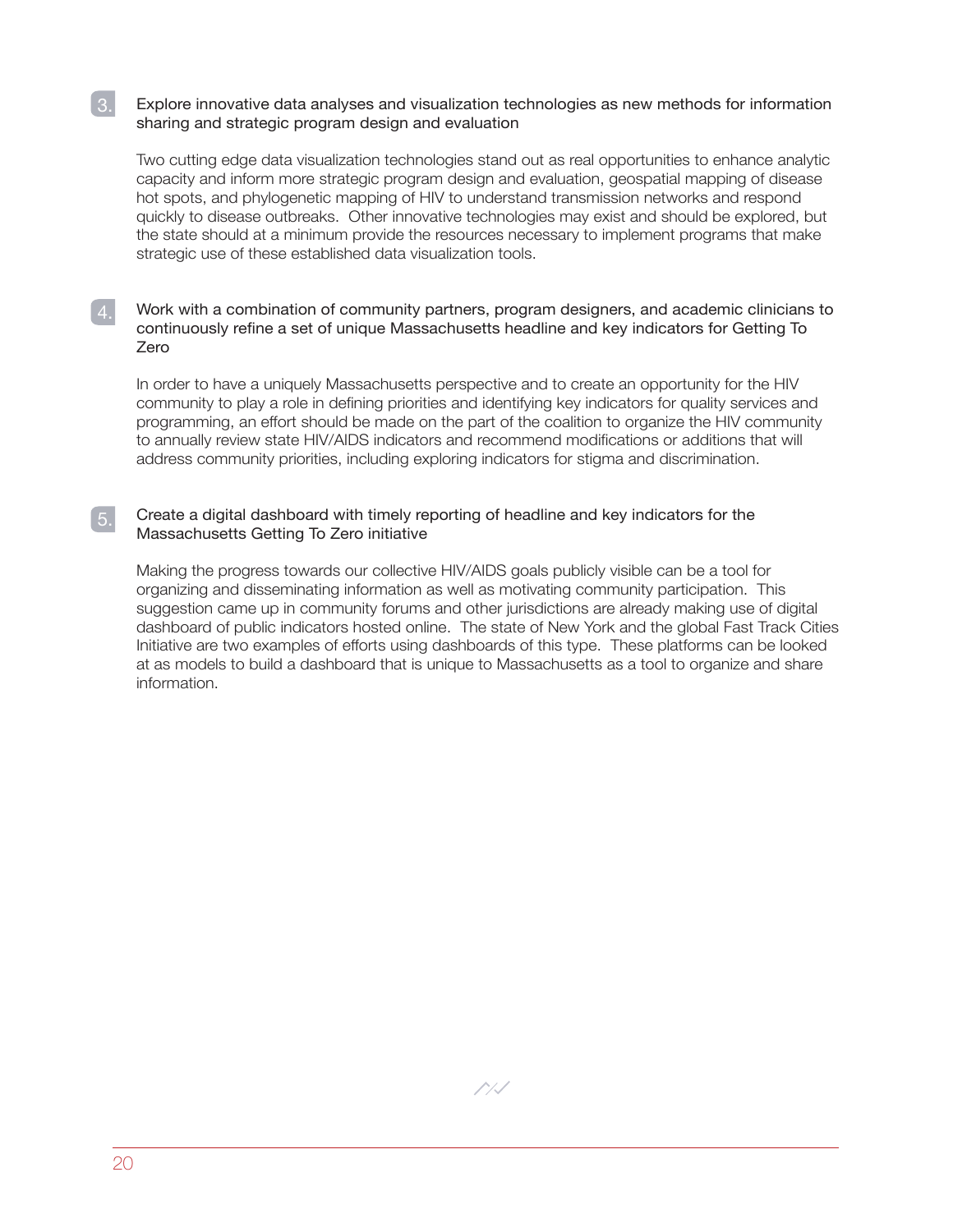## **Priority Activity Six:** Adoption of Sexual Health as a Human Right

 $H$ uman rights are considered a matter of international law and often not explicitly linked to state law and civic culture, but the HIV epidemic has had a uniquely global impact and has galvanized individuals and communities around the world to this common cause. By supporting the ambitious Getting To Zero goals established by the United Nations and elevating our vision for sexual health in Massachusetts to the status of a human right, we can highlight the connection between our local effort and the impact this has on both the global epidemic and the achievement of a liberated, inclusive, and equitable right to sexual health for all. The best way to show a commitment to an ideal such as this is through action. Identifying and undertaking advocacy to address structural barriers to knowledge, self affirming behavior, and social determinants of health will empower the community, start conversations around HIV prevention and care, and support efforts to alleviate other community pressures fueling the epidemic.

## Recommended Supporting Activities

Expand on the minor consent law for HIV and STI treatment without parental consent to also cover preventative treatment, explicitly including PrEP

State law in Massachusetts allows for providers to determine that a minor is competent to consent to clinical HIV and STI treatment without parental consent when it is in the best interest of the patient. During community discussions it was reported that this minor competency rule is limited in its effectiveness. Education programming to ensure providers and minors are aware of this law should be undertaken. In addition, the language of the law is limited to HIV and STI treatment. PrEP is a therapeutic treatment, but used for prevention purposes. A legislative amendment should be passed to explicitly include not only "treatment" but also "prevention services", which would include PrEP in the language of this law.

#### 2. Requiring explanation of benefits (EOB) documents to be sent securely to patients rather than policyholders, when the patient is a minor

State law in Massachusetts allows for minors to receive treatment for HIV and STIs without parental consent in order to protect the individual's ability to receive confidential care. The law does not explicitly require that insurance information, such as "explanation of benefits" (EOB) documents, are sent securely to the patient (i.e. young adult or minor) rather than the policy holder (i.e. the parents). This is important when that young person is using parental insurance to support sexual health services. Passing legislation to require EOB documents be sent securely to patients will increase privacy protections for minors receiving sensitive health services.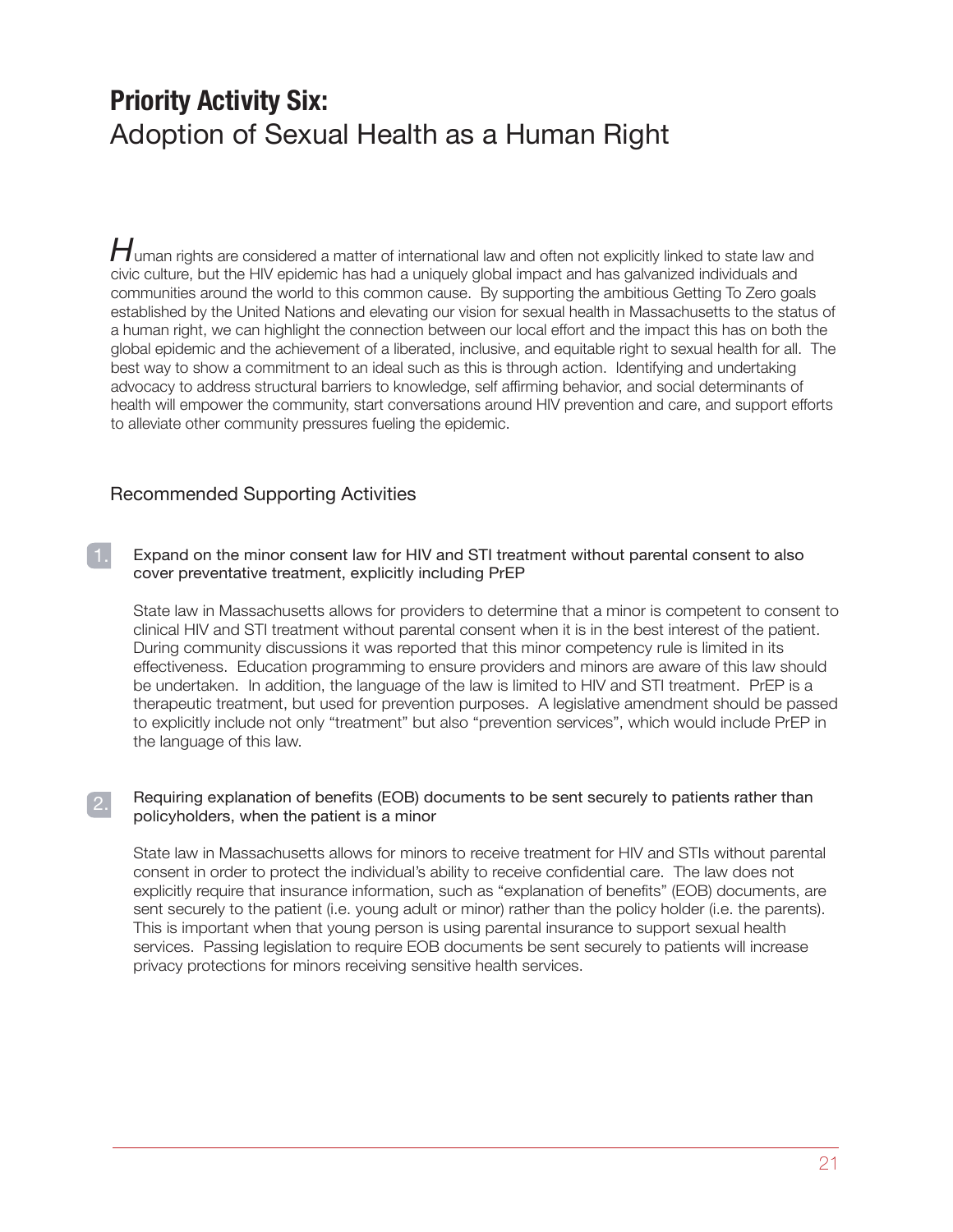#### $\lceil 3 \rceil$ Modify the Commonwealth's HIV testing consent law to be in full compliance with the CDC-recommendation for opt-out testing

State law in Massachusetts has two remaining gaps to be in full compliance with the CDC recommendation for opt-out testing. The law currently requires informed verbal consent for HIV testing, and written informed consent for each requested release of HIV test results. The CDC recommends allowing for institutions to incorporate implicit consent to HIV screening under the umbrella of general consent to care, and to allow for two kinds of routine disclosure, one to providers who are assisting in rendering care even if they are outside the institution of licensure, and two to health insurers in day-to-day billing. Legislation should be passed to address both of these gaps in our current law, while maintaining the important privacy protections offered in Massachusetts.

#### $\boxed{4}$ . Pass legislation to require all local school districts provide comprehensive, age-appropriate, and medically accurate sex education

State law in Massachusetts currently allows for school districts to determine if they will have a sexual health component in their local curricula and does not require age-appropriate and medically accurate sexuality education. A state bill called An Act Relative to Healthy Youth is currently before the Massachusetts legislature and would address some of these concerns by requiring those school districts that elect to have sexuality education to use a curriculum that is age-appropriate and medically accurate. This act should be at a minimum passed and enforced in the state.

#### 5. Advocate for increased investment in promising new research including areas such as cure, vaccine, long-lasting treatment and chemoprophylactic options

During a facilitated group discussion, youth living with HIV conveyed their excitement about promising areas of research for both prevention and care. It is possible that a sixteen-year-old living with HIV will likely see the advent of long-lasting treatments and pre-exposure prophylactic options, an effective vaccine, and potentially a functional or genuine cure for HIV/AIDS within their lifetime. While in pursuit of the getting to zero goals promising research in these fields should be incorporated as part of the advocacy agenda to inspire participation and keep resources trained on exploring every possible opportunity to impact the epidemic.

#### $\boxed{6}$ . Support local community development projects tackling root causes of HIV in neighborhoods with significant new diagnoses and/or high HIV prevalence

Therapeutic advances and a supportive infrastructure have made living with HIV a manageable chronic infection instead of a crisis situation for most Massachusetts residents. For populations at elevated risk social determinants of health such as poverty, homelessness, violence, lack of access to education, racism, sexism, heterosexism, transphobia, and more have been shown to contribute to HIV infection. Addressing these issues at the structural and community level is beyond the sphere of influence of the medical establishment alone. This work requires multifaceted collaboration. HIV advocates and their allies can identify local grass roots organizations and individuals already working to address drivers of HIV and form allegiances to support one another's work where it exhibits intersectionality.

1 I S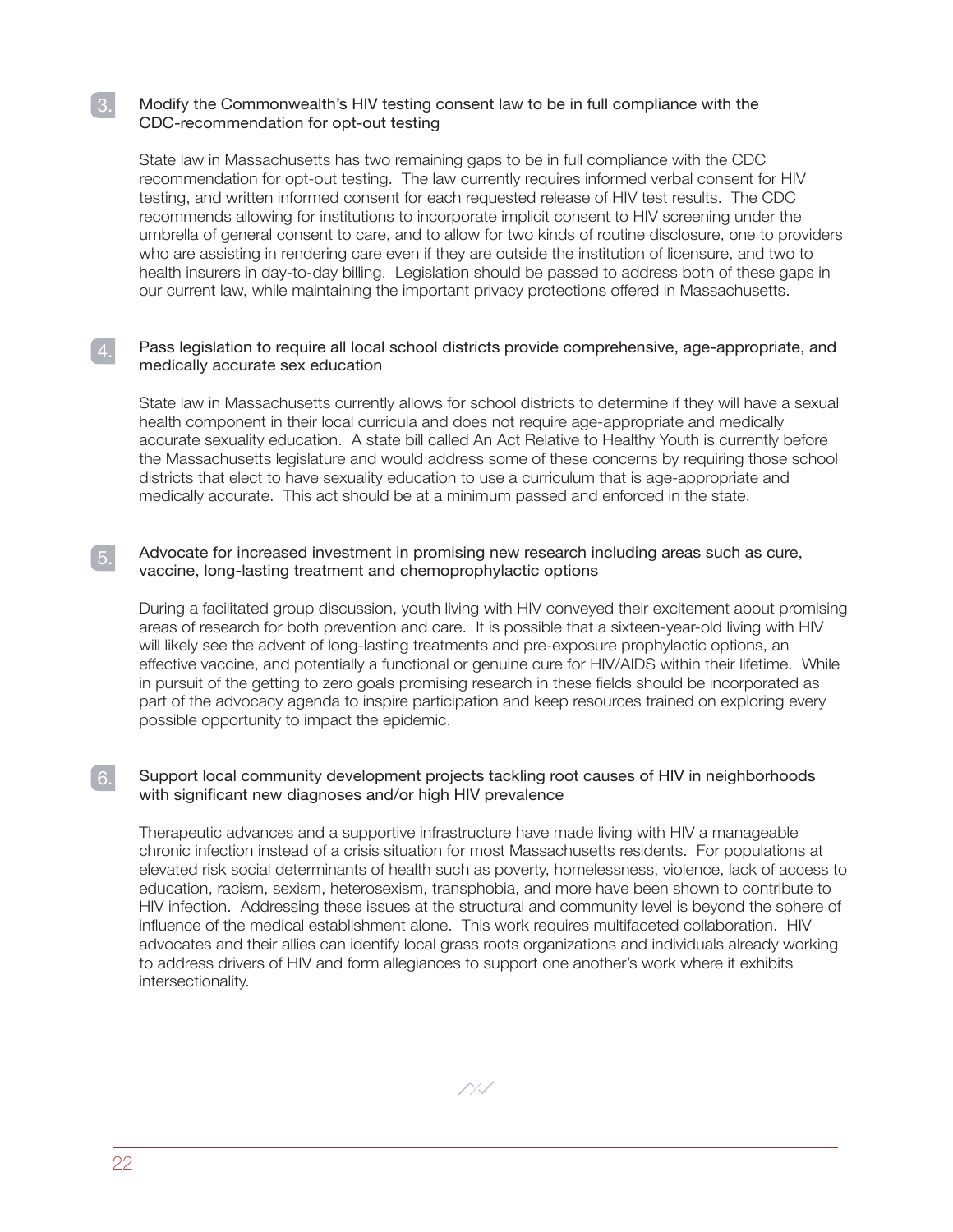## **Priority Activity Seven:** Alignment with External Getting To Zero Efforts

*I*n our increasingly global world with mass migration from commerce and leisure, regional instability, and in the near future from displacement due to climate change, every disease is 24-hours away and on the move. In Massachusetts, about 35% of new diagnoses occur among individuals originally born outside the US, and about 15% of people living with HIV were first diagnosed in another state. Addressing HIV/AIDS requires advanced coordination by many actors, all-working together at the same time in very different contexts towards common goals. Supporting this work will require being intentional about building regional, national, and global partnerships across the many levels of the health care system, supporting other initiatives with intersecting agendas, and being vigilant about changes to the health care system and how they will impact key populations and PLWHA.

## Recommended Supporting Activities

### Encourage Boston and other major cities in the Commonwealth to become Fast-Track Cities by signing the Paris Declaration

The Fast Track Cities initiative is an international HIV initiative calling on mayors of cities to be local champions of ending the epidemic by striving to achieve the UN/WHO 90-90-90 goals by 2020. Achieving these goals sets cities 'on the fast track' to reaching zero by the year 2030. The initiative was launched on World AIDS Day 2014 in Paris by the International Association of Providers of AIDS Care (IAPAC), the Joint United Nations Programme on HIV/AIDS (UNAIDS), and the United Nations Human Settlements Programme (UN-Habitat). This partnership was consecrated by a compact signed in Paris (*The Paris Declaration*) with the mission of organizing a global movement around the UN/WHO 90-90-90 goals. Originally 26 city mayors signed the Paris Declaration and subsequently additional mayors have been signed, including nine from the United States. Providence is the only New England city so far to make the commitment. Having the mayors of cities in Massachusetts sign onto the Fast Track Initiative will send a signal of support and solidarity for this global cause and provide additional support for efforts here in Massachusetts.

## Coordinate with other New England Regional Getting To Zero Efforts

New England is an intimate region in North America with small states and high interstate and intercity migration between them. Having a conversation about getting to zero in Massachusetts demands that we coordinate to support the HIV/AIDS needs of our neighboring states and cities throughout all of New England. Many initiatives aligned with Getting To Zero Goals have been started in New England including the Campaign to End AIDS in Maine and On the Road to Zero in Vermont. Providence, Rhode Island is a Fast Track City. Striving to work collaboratively between state and city campaigns will increase the chance of our collective success.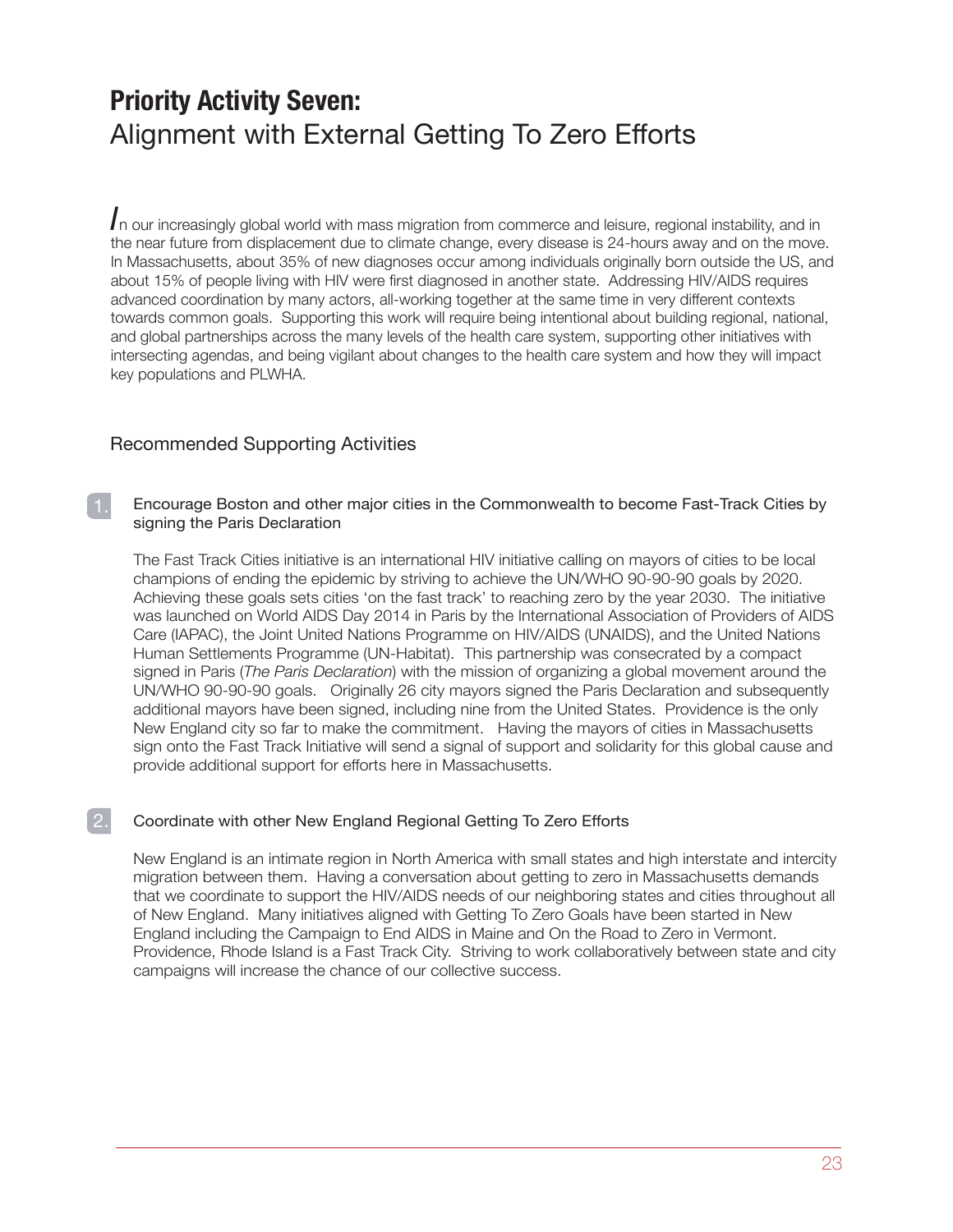### Support the national Act Now: End AIDS coalition

 $\lceil 3 \rceil$ 

On September 15, 2016 a national coalition under the name Act Now: End AIDS was announced during a press conference at the United States Conference on AIDS. This community mobilization campaign is building a framework for a collaborative effort to end the AIDS epidemic in the United States. In the press release accompanying the group's formation, Act Now states that this coalition will, "provide technical assistance to individuals and organizations nationwide who are doing work on the city, state, and regional level to address the specific needs of their communities in terms of policy, budget, outreach, and education. They will also facilitate relationships with health departments to share the data necessary to set and achieve benchmarks to ending the epidemic." The Massachusetts Getting To Zero Coalition was signatory as a supporting member of this announcement and has been supportive of this national effort.

#### Ensure proposed state and federal health system and payment reform changes enhance access to necessary clinical and supportive services

The United States health care system is going through a turbulent period of transition and reform that will affect federal and state HIV/AIDS prevention, care, and supportive services. It is unclear exactly what changes will be proposed but they may affect the way that services are paid for, the way that people access insurance, and eligibility for certain ancillary supports. The HIV community should stay vigilant of proposed changes in order to undertake advocacy as is necessary to ensure that the needs of populations at risk and PLWHA are equitably addressed. The Massachusetts Getting To Zero Coalition should engage with our local allies working on health reform, such as Health Care For All and the Massachusetts Public Health Association. Nationally, the coalition should work with AIDS United to monitor and advocate for federal changes as warranted.

ノメ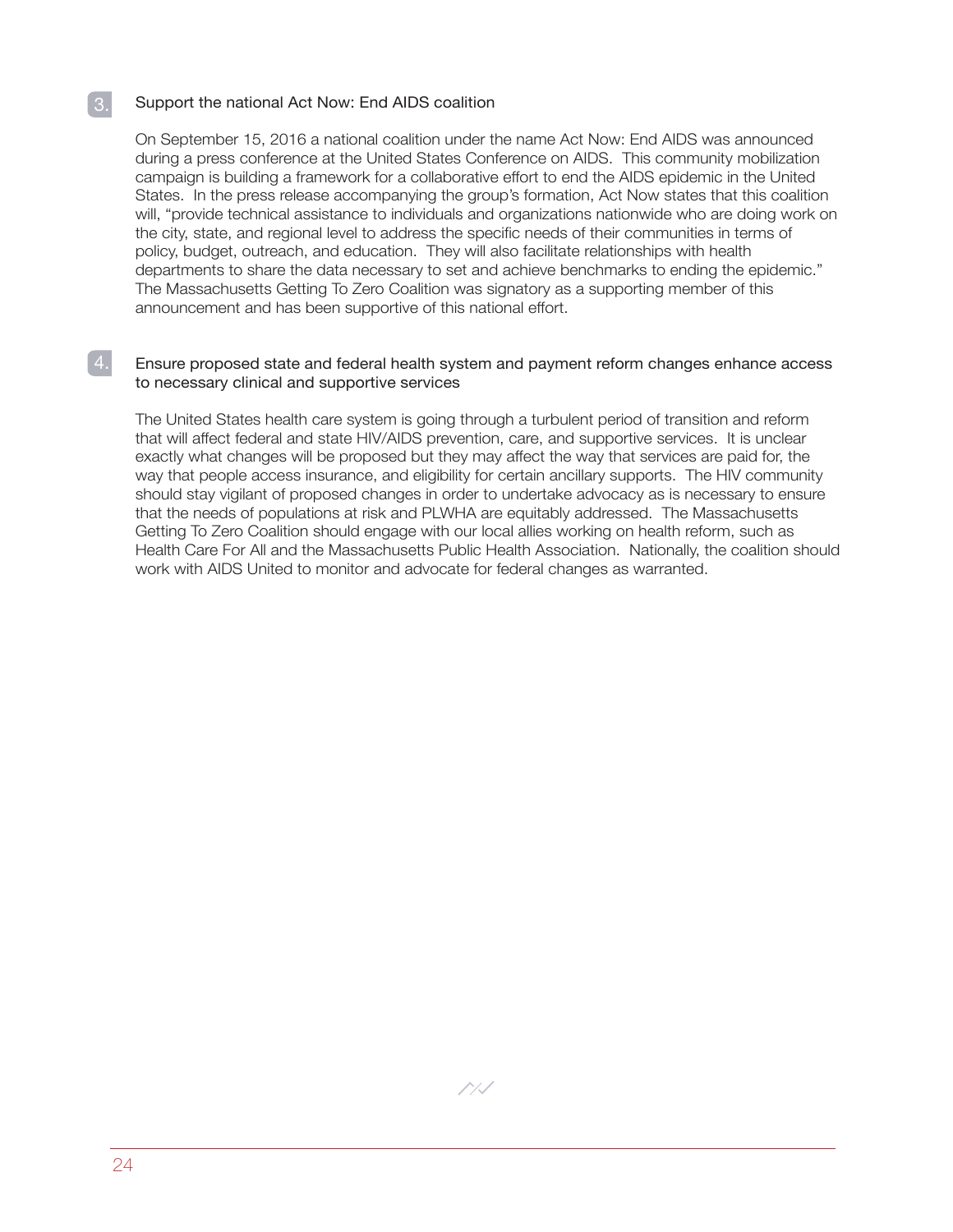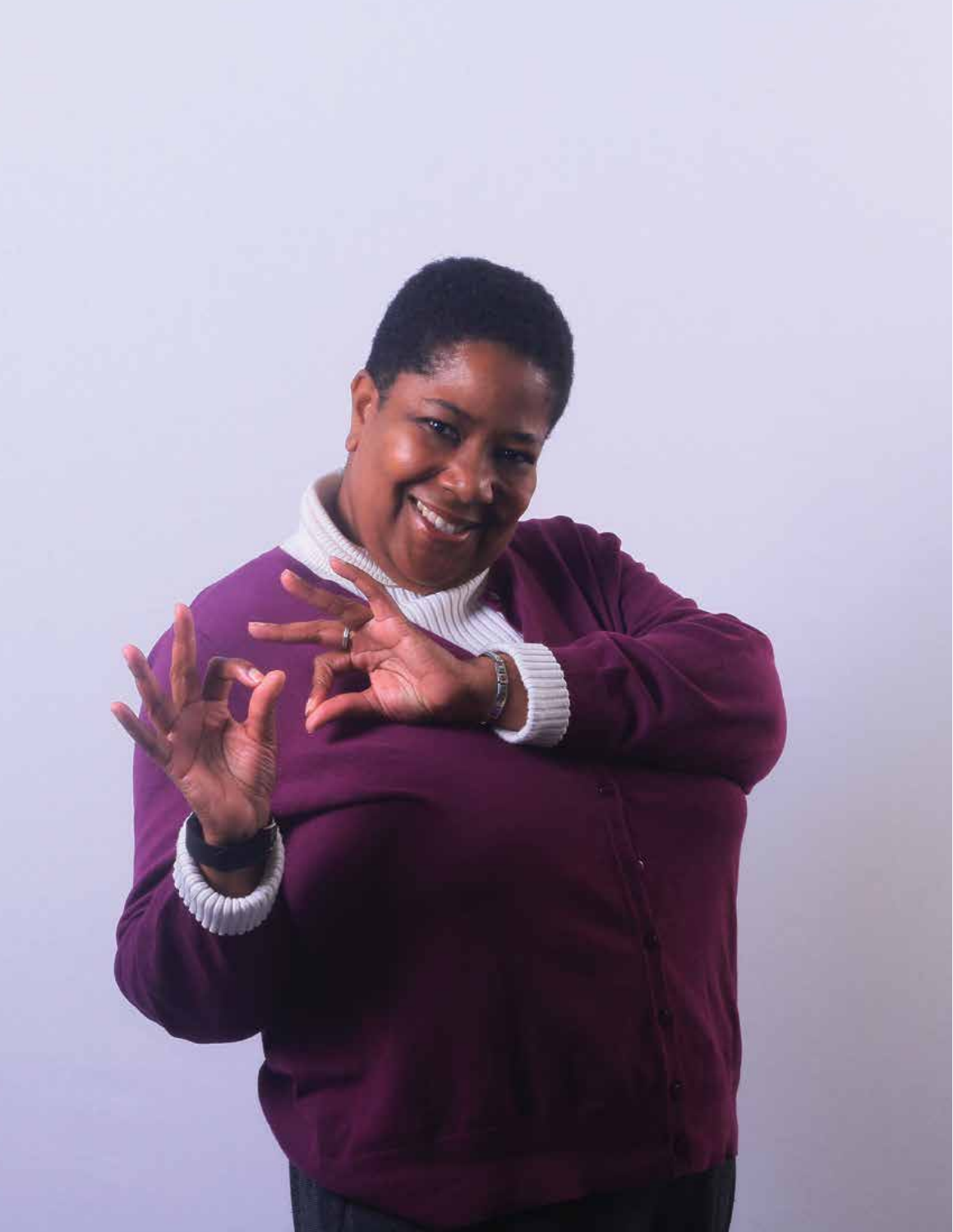# **Next Steps:**

How to Address HIV/AIDS & Prioritize Equity in Massachusetts

*A*fter soliciting community input over the course of nine months a couple features that stand out are the resilience and strength of the community participants. Whether in the Western, Central, Northeast, Metrowest, Southeast, or Greater Boston region of the Commonwealth there is a unifying camaraderie felt for and by everyone living with or affected by HIV/AIDS and a proud enthusiasm for writing the final chapter of the epidemic in the Commonwealth. Confronting issues around racial and social justice and addressing health disparities must be the foundation of this work. Taking a movement mentality, the coalition must communicate with and be expanded on by allies in local communities impacted by HIV/AIDS whose areas of focus intersect with the getting to zero goals. These include areas such as education, employment, affordable housing, health literacy, social justice, freedom, equity, de-stigmatization, and non-discrimination. By acting in solidarity with these allies and developing a dialogue around HIV/AIDS, communities will be empowered to adopt and take ownership of this important public health crisis at a local level.

There is cause to be both hopeful and to stay vigilant of change during this era of American health care reform. Necessary health services for HIV/AIDS will need to be protected and strengthened to capitalize on the opportunity to achieve the getting to zero goals. These services

## NEXT STEPS

Gather and analyze feedback from the community after the release of this comprehensive report

Establish working groups focused on defining concrete implementation pathways to deliver on key priorities defined in the report and community input

Partner with ProjectABLE and others to develop a state lobbying campaign to ensure HIV/AIDS funding

Formally define a set of public indicators that will be used to evaluate Getting To Zero in Massachusetts

Expand the getting to zero conversation to new community partners and allies whose work intersects with the key priorities and getting to zero goals

Evaluate progress against the 90-90-90 and other public indicators, and revise priorities as needed

will emphasize strengthening the HIV Care Continuum and developing an integrated primary and secondary HIV prevention approach practiced by both infectious disease and primary care physicians<sup>1</sup>. This report is released at an optimal time to gather feedback and identify early anxieties and concerns about proposed and potential changes to services in 2017 and beyond. While the first phase of this initiative has been basic education and information gathering, the next phase will include more structured program design to help address some of the needs, gaps, and barriers identified in this report and the complementary 2017-21 Massachusetts Integrated HIV/AIDS Prevention and Care Plan.

Moving into Phase II of this initiative, the coalition will transition from a broad categorization of priority activities to a structured list of strategic initiatives. These initiatives will be determined by the impact that they are projected to have on a set of public indicators developed through a community engagement process and reported on at regular intervals, striving for biannual reporting. These initiatives will have implementation proposals including clear, specific, and time bound milestones that define the responsibilities and expectations of stakeholders working collaboratively to achieve our collective goals.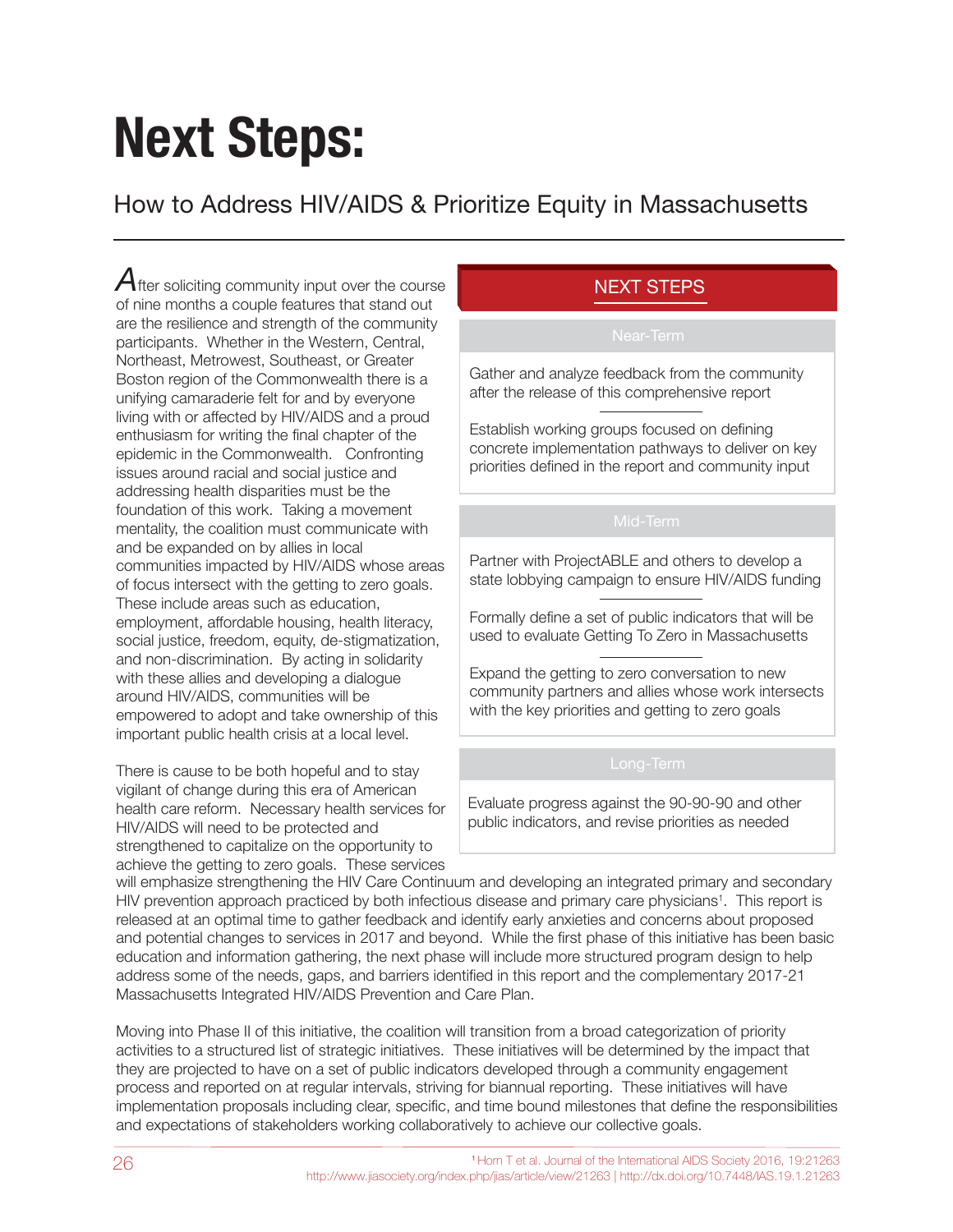# **Supplemental Reading**

 $F$ ollowing is a supplemental reading list of reports, publications, and strategic proposals that have informed this report, which elaborate on many of the elements included. These resources can be useful for local program design and evaluation strategy to enhance HIV/AIDS prevention, care, and supportive services across the Commonwealth.

2015 Blueprint for achieving the goal set forth by Governor Cuomo to end the epidemic in New York State by the end of 2020. 2015 | New York State Department of Health

90-90-90 An ambitious treatment target to help end the AIDS epidemic, 2014 | Joint United Nations Programme on HIV/AIDS (UNAIDS)

Black Lives Matter: What's PrEP got to do with it? The State of AIDS in Black America. 2016 | Black AIDS Institute, Annual Report

Connections: From Health Informatics to Improved HIV Outcomes. 2016 | National Alliance of State and Territorial AIDS Directors (NASTAD)

Defining Quality of HIV Services for MSM and Transgender Women: Results of a Systematic Review. July 2016 | MEASURE Evaluation and United States Agency for International Development

Department of Public Health. Bureau of Infectious Disease. HIV/AIDS Surveillance, Surveillance Reports, Epidemiologic Profiles and Research Reports. 2009-2016 | Massachusetts Department of Public Health

Getting to zero: 2011-2015 Strategy. 2010 | Joint United Nations Programme on HIV/AIDS (UNAIDS)

HRSA/HAB B, in+care and Other Non-HAB Performance Measurement Results In Massachusetts Clinics, 2010 to 2011. HIV/AIDS Clinical Care Quality Assurance Project. June 2013 | JSI Research & Training Institute, Inc.

Health of Boston 2014-2015: Boston Public Health Commission Research and Evaluation Office. 2015 | Boston Public Health Commission

IAPAC Guidelines for Optimizing the HIV Care Continuum for Adults and Adolescents. 2015 | J Int Assoc Provid AIDS Care

Massachusetts Integrated HIV/AIDS Prevention and Care Plan, HIV/AIDS Services in the Commonwealth: 2017-2021. 2016 | Office of HIV/AIDS Bureau of Infectious Diseases and Laboratory Sciences, Massachusetts Department of Public Health.

New England AIDS Education and Training Center (NEAETC) Needs Assessment Report June 2016. | Prepared for HIV Education Branch, Division of Domestic HIV Programs, Office of Training and Capacity Development, HIV/AIDS Bureau Health Resources and Services Administration

The Lifetime Medical Cost Savings from Preventing HIV in the United States. 2015 | Medical care. Schackman BR, Fleishman JA, Su AE, et al.

Towards an integrated primary and secondary HIV prevention continuum for the United States: a cyclical process model. 2016 | Journal of the International AIDS Society

What Is Required to End the AIDS Epidemic as a Public Health Threat by 2030? The Cost and Impact of the Fast-Track Approach. 2016 | PLoS ONE. Stover J, Bollinger L, Izazola JA, Loures L, DeLay P, Ghys PD, et al.

White House. National HIV/AIDS Strategy. July 2015 | The Office of National AIDS Policy (ONAP)

World Health Organization. Sexual health, human rights and the law. 2015 | Geneva: World Health Organization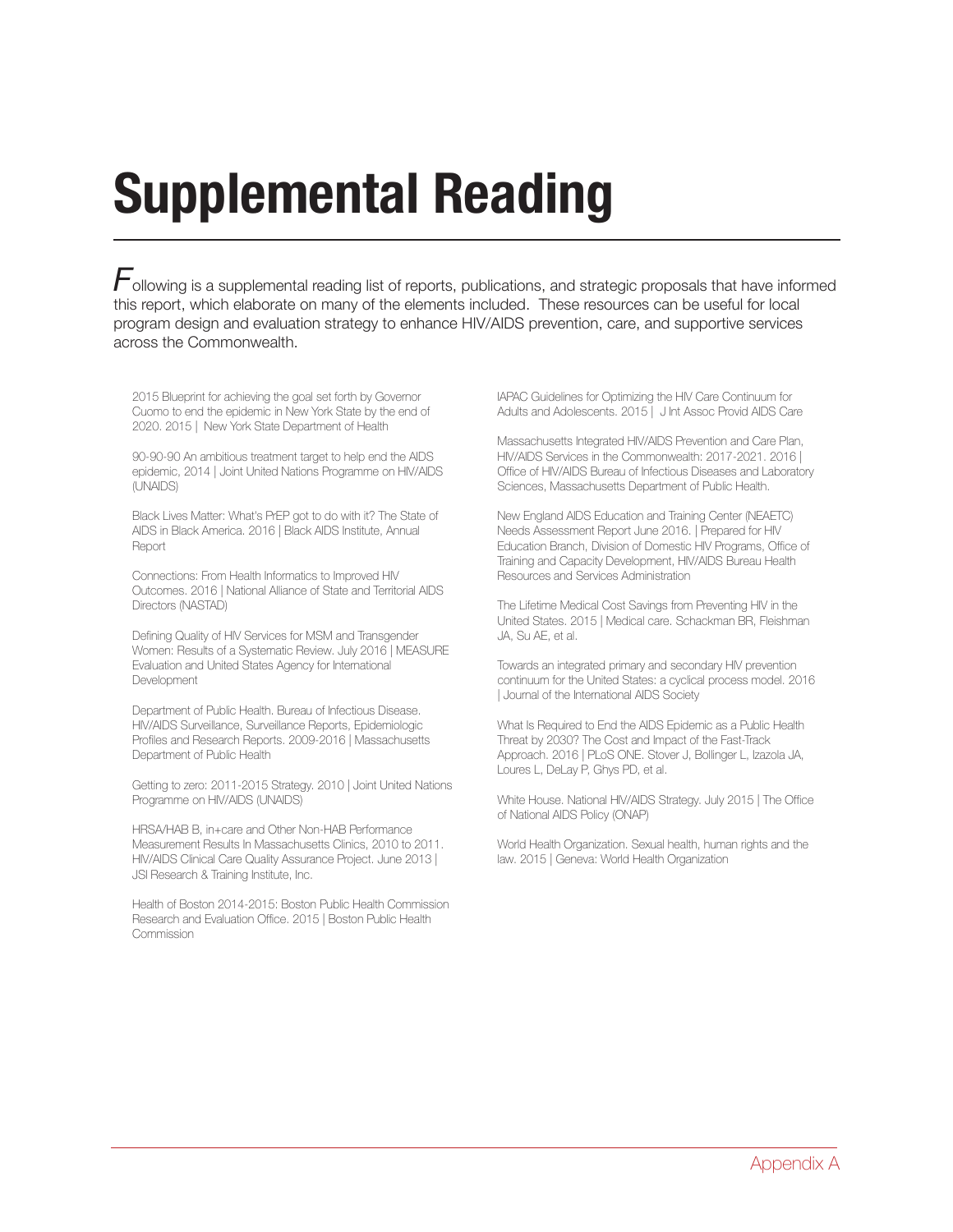# **Derived Comparison to 90-90-90**

 $\mathcal T$ here are limitations to the data available for deriving a comparison of Massachusetts's Care Continuum relative to the 90-90-90 Goals. The following methodology was used to derive the table depicted in Figure 4 on page five of this document.

The Care Continuum depicted in Figure 3 was selected as the baseline year for this comparison, which includes data on individuals diagnosed through 2013 and living in MA as of 12/31/14, based on last known address, regardless of state of diagnosis. This is the most vetted Care Continuum data publicly available by the state surveillance program and depicts the number of persons diagnosed, engaged, and virally suppressed. Two calculations were made based on this estimate to fill in the remaining gaps.

First, in order to calculate an estimate for the total number of people living with HIV, including those undiagnosed or unreported to the Commonwealth, an additional 10 percent was added to the estimated total number of people living with HIV/AIDS (PLWHA). For this estimation the low figure from the range of total people reportedly living with HIV/AIDS from the 2016 Epidemic at a Glance Fact Sheet was applied. The estimated range correlated with CDC estimates used in previous years to approximate the total number of PLWHA in the Commonwealth. The range from those CDC estimates is roughly between 10-15%. Though it is not as conservative as possible, for simplicity the low estimate of 10% was selected as the figure to add to generate the projected total number of PLWHA in this calculation (*.9 = 20,272/22,500*). With the 19,071 PLWHA who are diagnosed and current residents of Massachusetts regardless of state of diagnoses from figure 3, plus an additional 10% as derived from the 2016 Epidemic at a Glance Fact Sheet, the figure for the total number of PLWHA in Massachusetts as of the close of 2014 was estimated to be 21,190.

Second, those additional 2,119 individuals added to generate the estimated total number of PLWHA were distributed to the goals for the number of people engaged in care and virally suppressed. With these figures in place the following comparison was calculated to show a point in time estimation of how close Massachusetts is to the UN/WHO 90-90-90 goals, which are in effect 90% of total PLWHA diagnosed, 81% of total PLWHA engaged, and 73% of total PLWHA virally suppressed.

| Projected total number of PLWHA, assuming 19,071 is 90% of the total<br>21,190<br>$100\%$<br>19071<br>Reported total number of PLWHA (2017-21 Integrated Plan, Figure 20)<br>Estimated number of individuals to meet 90-90-90 goals for HIV diagnoses<br>19,071<br>90%<br>14,337<br>Reported number of persons engaged in care (2017-21 Integrated Plan, Figure 20)<br>75%<br>Estimated number of individuals need to meet 90-90-90 goals for engagement in care<br>17,164<br>90%<br>2,827<br>Gap between state baseline estimate and the 90-90-90 goal<br>Reported number of persons virally suppressed (2017-21 Integrated Plan, Figure 20)<br>12,363<br>72%<br>Estimated number of individuals needed to meet 90-90-90 goals for viral suppression<br>15,448<br>90%<br>Gap between state baseline estimate and 90-90-90 goal<br>3,085 |  | Percent<br>of Goal |
|------------------------------------------------------------------------------------------------------------------------------------------------------------------------------------------------------------------------------------------------------------------------------------------------------------------------------------------------------------------------------------------------------------------------------------------------------------------------------------------------------------------------------------------------------------------------------------------------------------------------------------------------------------------------------------------------------------------------------------------------------------------------------------------------------------------------------------------|--|--------------------|
|                                                                                                                                                                                                                                                                                                                                                                                                                                                                                                                                                                                                                                                                                                                                                                                                                                          |  |                    |
|                                                                                                                                                                                                                                                                                                                                                                                                                                                                                                                                                                                                                                                                                                                                                                                                                                          |  |                    |
|                                                                                                                                                                                                                                                                                                                                                                                                                                                                                                                                                                                                                                                                                                                                                                                                                                          |  |                    |
|                                                                                                                                                                                                                                                                                                                                                                                                                                                                                                                                                                                                                                                                                                                                                                                                                                          |  |                    |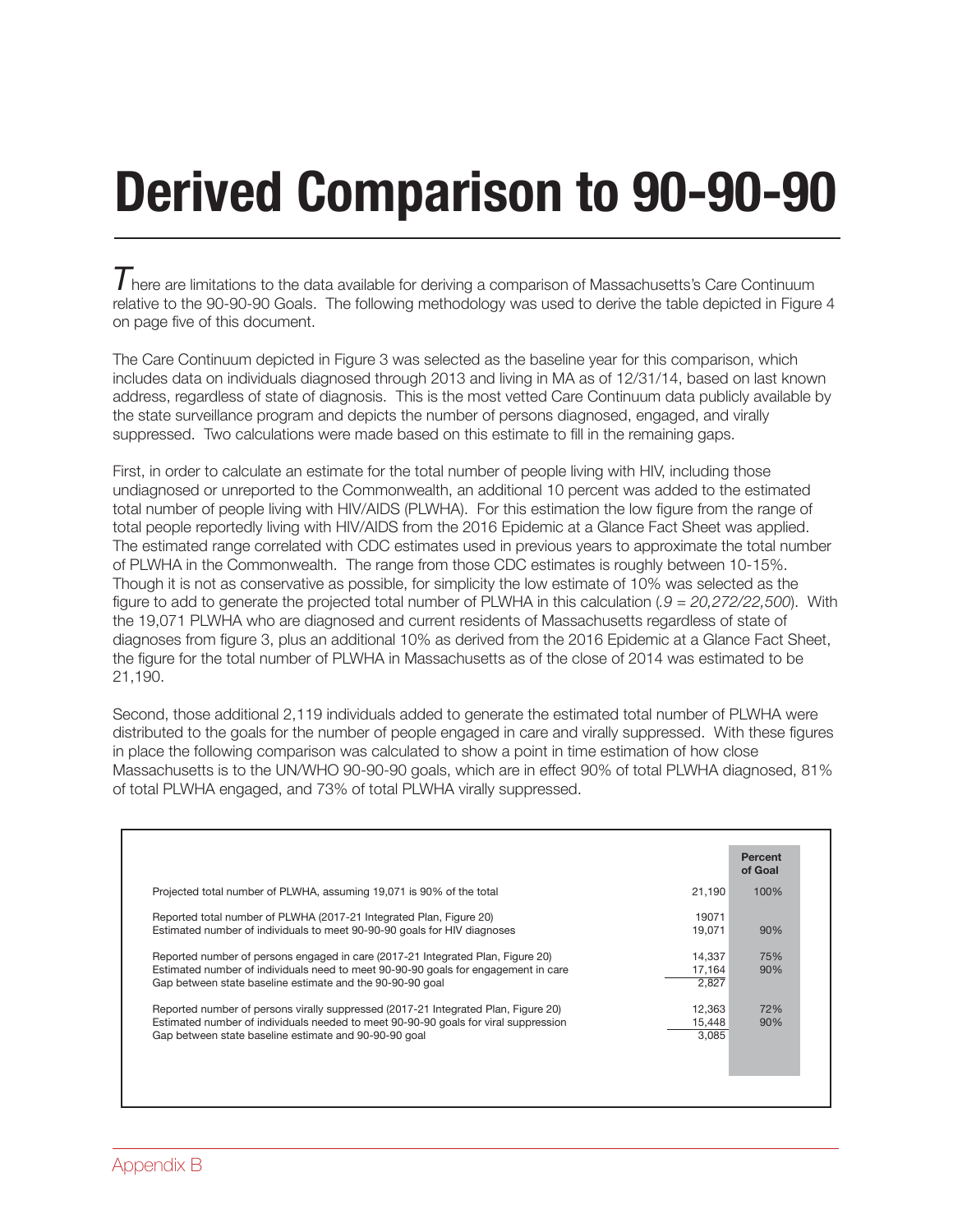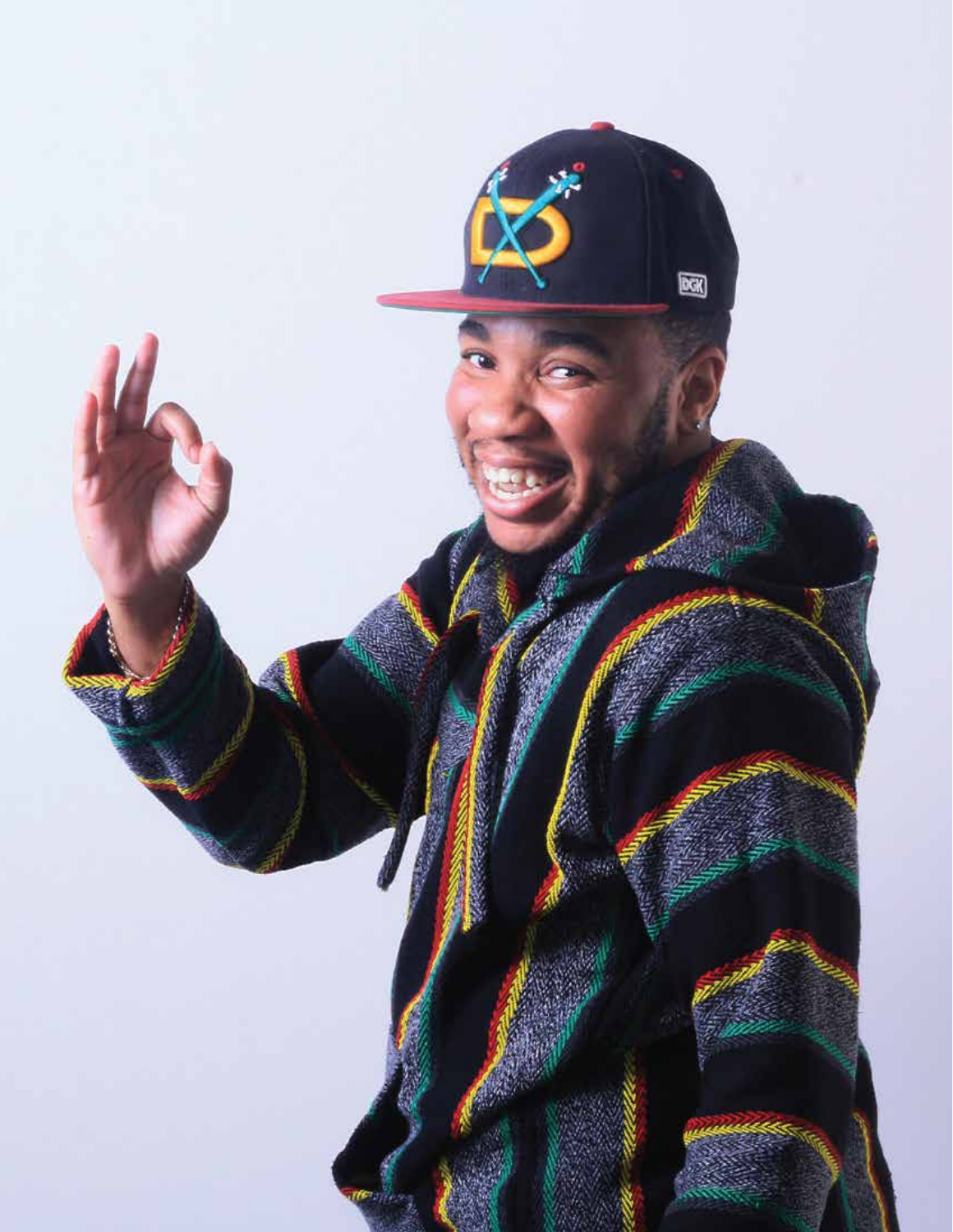# **COALITION LEADERSHIP**

#### **Steering Committee Co-Chairs**

Carl Sciortino Executive Director AIDS Action Committee Kenneth H. Mayer, MD Medical Research Director The Fenway Institute

#### **Prevention Committee Co-Chairs**

Michelle Bordeu Assoc. Vice President for Programs Fenway Health

Harvey J. Makadon, MD Dir. of Education and Training The Fenway Institute

### **Comprehensive Care Committee Co-Chairs**

Gary Daffin Executive Director Multicultural AIDS Coalition Bisola Ojikutu, MD MPH Assistant Professor of Medicine Division of Global Health Equity Brigham and Women's Hospital

### **Data & Evaluation Chair**

Andrew Fullem Associate Director John Snow, Inc.

## **Committee Coordinators**

Christopher Brennan, MPH Getting To Zero Coordinator AIDS Action Committee

Oscar Guevara-Perez Macro Field Placement Intern AIDS Action Committee

Grainne Griffiths Public Policy and Advocacy Coordinator AIDS Action Committee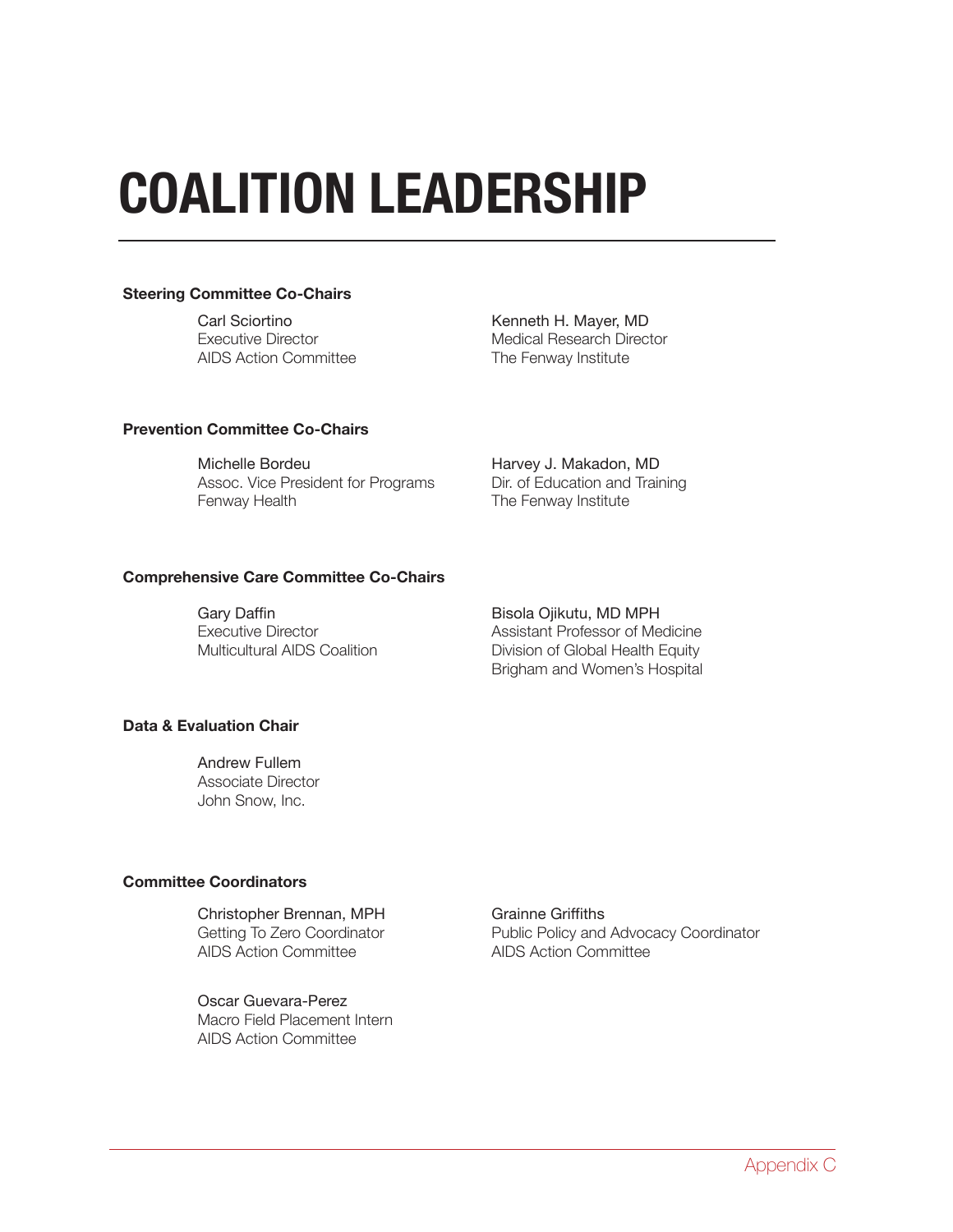# **COALITION MEMBERS**